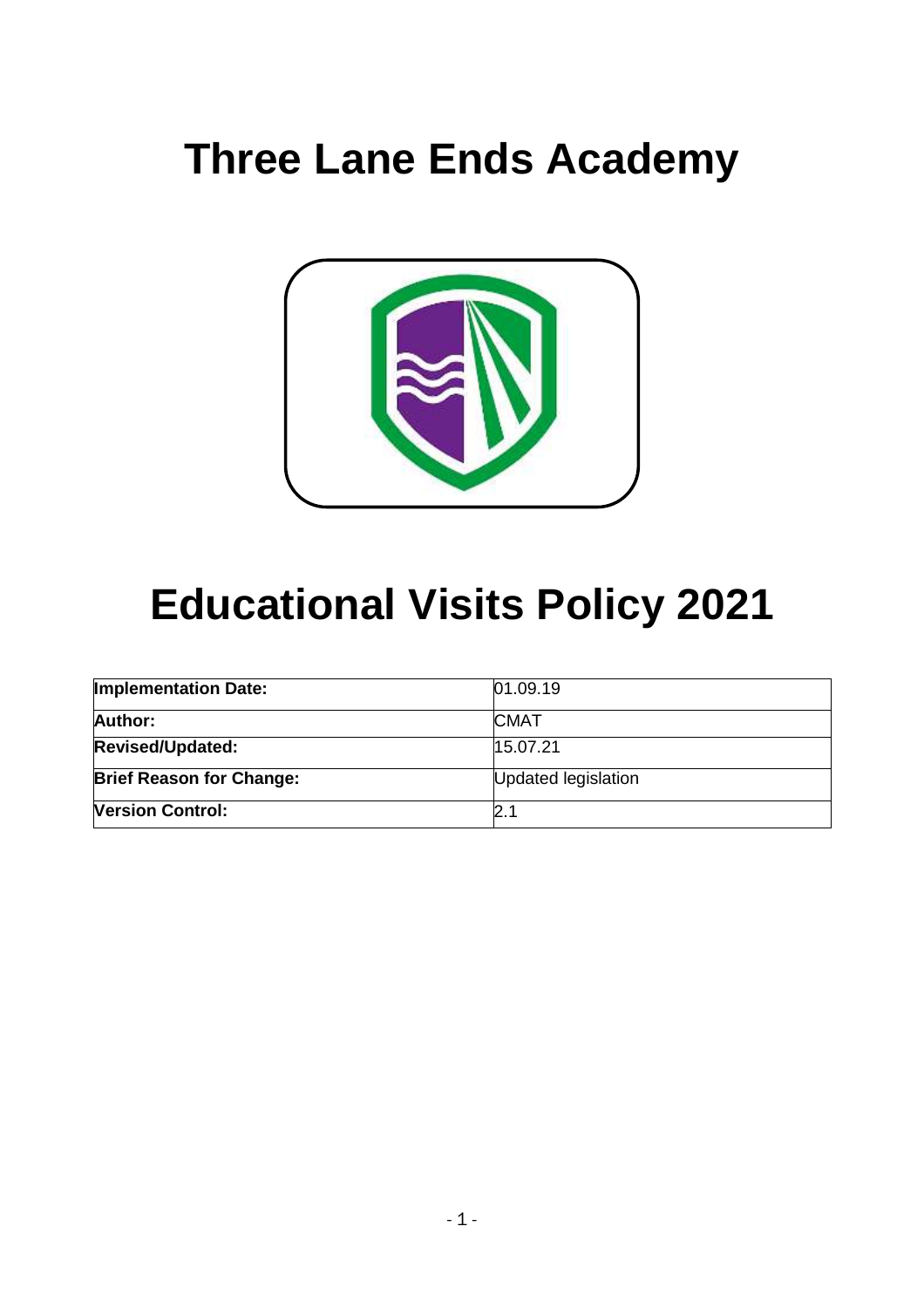# **INTRODUCTION**

This policy reflects a code of practice for educational visits which outlines a hierarchy of principles that must be followed whenever any visit is planned, together with the processes and systems that should be in place whilst visits are being undertaken. Educational visits have impact not easily achieved through other means. Clear aims and objectives ensure safe practice. Educational visits offer attractive opportunities for achievement to pupils across the spectrum of ability. They can stimulate and reinforce a positive attitude towards education and are recognised as achievements by teachers and peers alike. Residential outdoor activities can produce improvements in the relationships that teachers have with pupils and in pupils' relationships with each other.

Educational visits:

- raise achievement by boosting self-esteem and motivation;
- develop key skills;
- develop social education and citizenship;
- promote education for sustainable development;
- promote health and fitness;
- promote a better understand of the wider world outside of our own community.

The aim of this document is to provide a framework within which our schools can be assured that all visits provide good value for their pupils and are undertaken in a safe manner, with suitable and adequate controls in place where required.

It has been produced using documents from the Health & Safety Team at the LA. The document will be reviewed at least annually.

# **ROLES AND RESPONSIBILITIES**

## *The Governing Body should:*

- ensure that the school's policy is in line with the policy and guidance of the employer, ratified through the governing body and implemented within the school
- ensure that required documentation is retained for ten years after a child has left the school
- ensure that the visit has specific and stated objectives
- ensure that the headteacher/group leader show how their plans comply with the employer's policy and guidelines and that the headteacher/group leader reports back after the visit
- ensure that they are informed about less routine visits well in advance
- assess proposals for certain types of visits, which should include visits involving an overnight stay, travel outside the UK, adventurous activities or activities in hazardous locations. and ensure these proposals are submitted to the LA if appropriate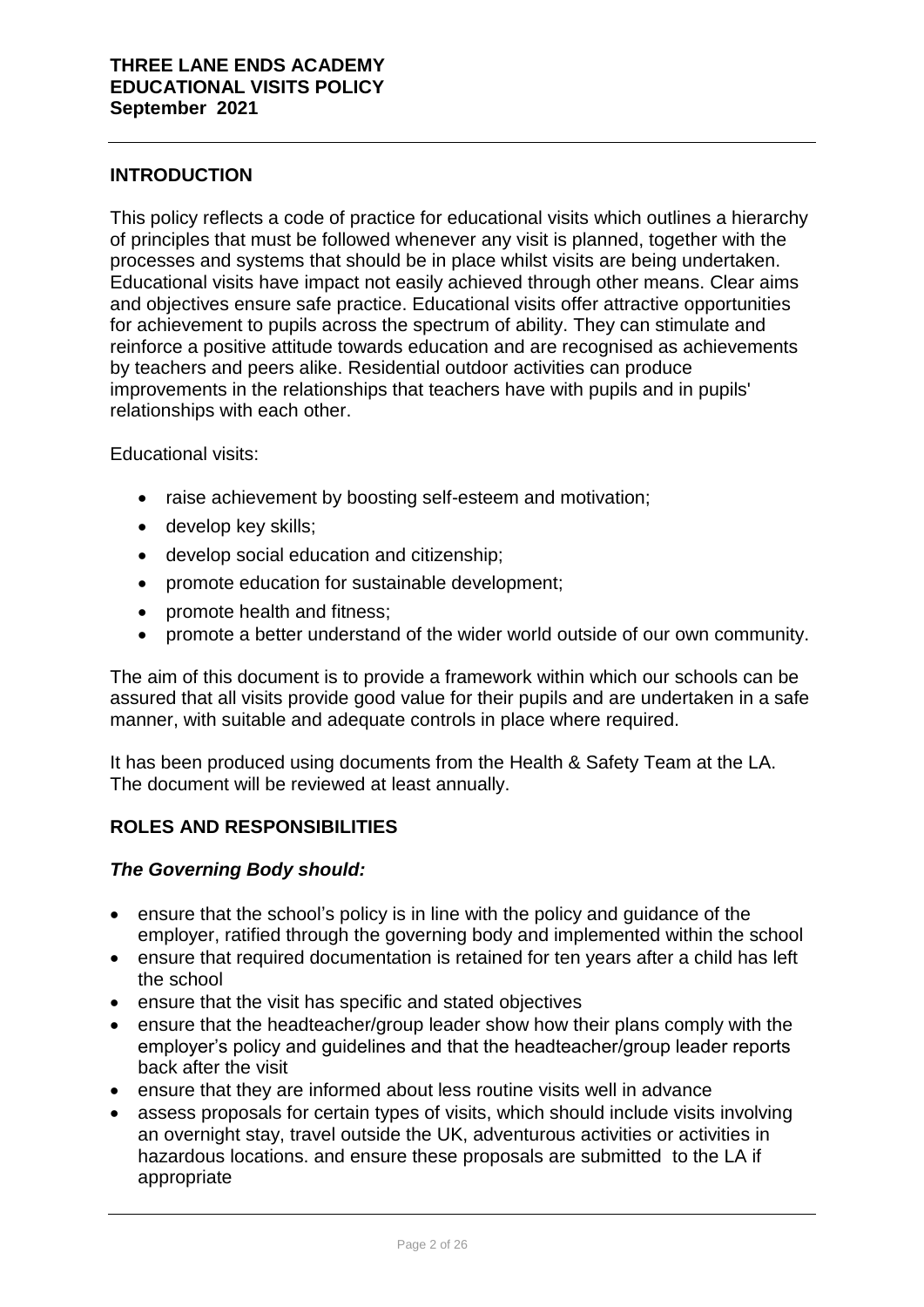# *The Head Teacher should ensure that:*

- an Educational Visits Co-ordinator (EVC) is appointed
- visits comply with the schools policy and hence the policy quidelines provided by the employer / LA
- the group leader is competent to monitor the risks throughout the visit
- adequate child protection procedures are in place
- all necessary actions have been completed before the visit begins
- the risk assessment has been completed and appropriate safety measures are in place
- the group leader has experience in supervising the age groups going on the visit and will organise the group effectively
- the group leader or another teacher is competent to instruct the activity and is familiar with the location/centre where the activity will take place. This may be through making a specific visit or by other means e.g. contacting colleagues who have made previous visits, telephone call to provider
- group leaders should allow sufficient time to organise visits properly
- non-teacher supervisors are appropriate people to supervise children
- the ratio of supervisors to pupils is appropriate
- the LA or governors have approved the visit if appropriate
- parents have given consent for the visit as appropriate
- arrangements have been made for the medical needs and SEN needs of all pupils
- adequate first-aid provision will be available
- $\bullet$  the mode of travel is appropriate
- travel times out and back are known including pick-up and drop-off points
- they have the address and phone number of the visit's venue and have a contact name
- a school contact has been nominated and the group leader has details
- the group leader, group supervisors and nominated school contact have a copy of the agreed emergency procedures
- the group leader, group supervisors and nominated school contact have the names of all the adults and pupils travelling in the group, and the contact details of parents and the teachers' and other supervisors' next of kin
- there is a contingency plan for any delays including a late return home

# *The EVC should:*

- Complete and sign checklist for the visit prior to completion of booking
- assign competent people to lead or supervise a visit
- Ensure School Visit form is completed and approved prior to booking
- Ensure that risk assessments are approved in a timely manner
- Ensure that School Attendance Visit forms is completed and uploaded to Evolve
- Ensure Group leader inputs onto Evolve
- assess the competence of leaders and other adults proposed for the visit
- assist leaders with risk assessment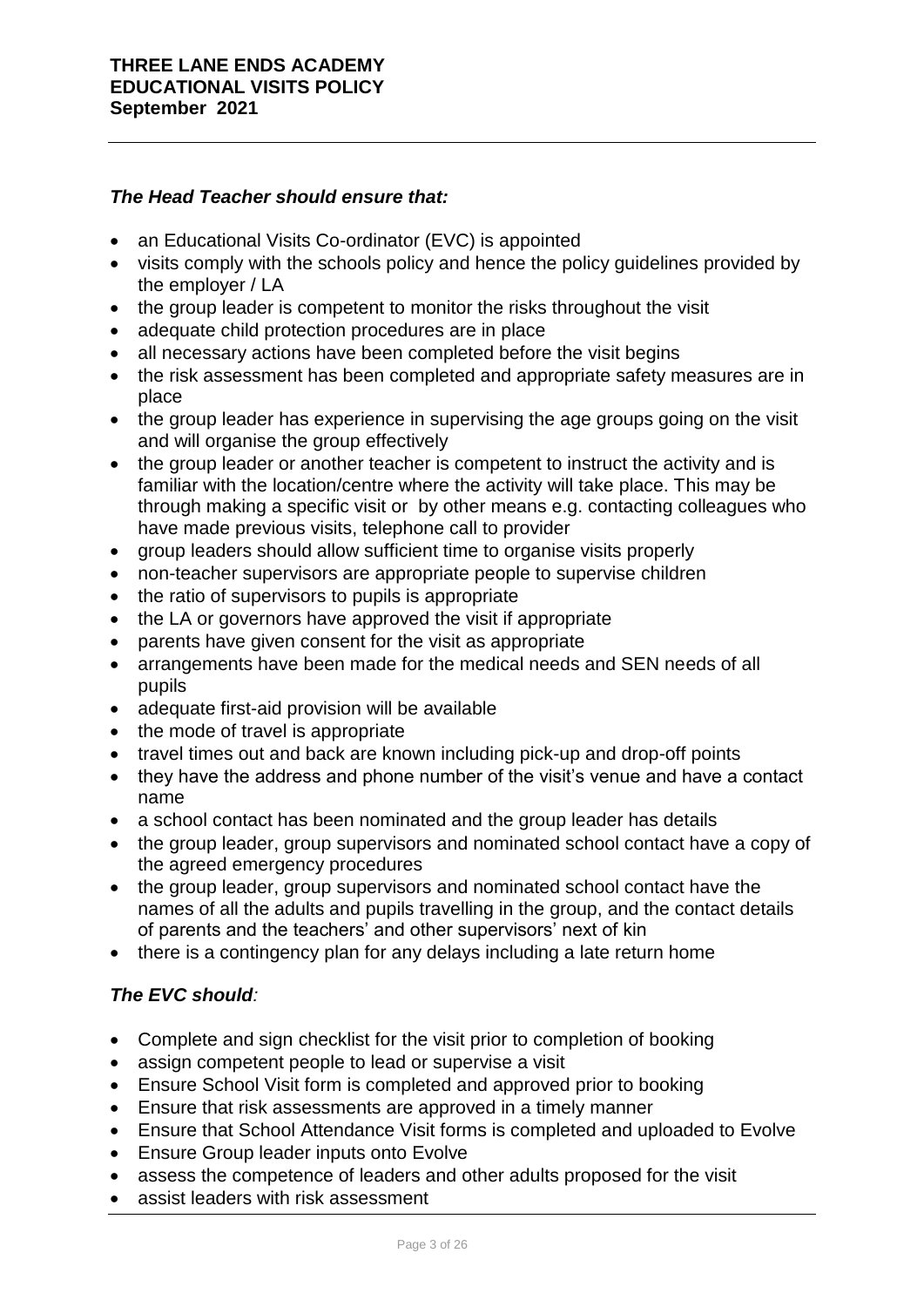- organise the training of leaders on visits
- organise, with the visit leader, induction of leaders and other adults taking pupils on a specific visit
- ensure DBS are in place as necessary
- work with the visit leader to provide parents/carers with full details of the visit beforehand
- organise emergency arrangements and ensure there is an emergency contact for each visit
- keep reports of accidents and 'near-accidents' during visits
- review systems and, on occasion, monitor practice

The member of staff designated as the EVC should be specifically competent and trained. This training should be kept upto date and refreshed.

# *The Group Leader should:*

- completion of the trip checklist which should be signed prior to trip leaving.
- have overall responsibility for the supervision and conduct of the visit and should have regard to the health and safety of the group
- Input onto Evolve
- obtain the head teacher's prior agreement before any off-site visit takes place
- follow LA and/or governing body, guidelines and policies
- appoint a deputy
- clearly define each group supervisor's role and ensure all tasks have been assigned
- be able to control and lead pupils of the relevant age range
- be suitably competent to instruct pupils in an activity and make arrangements to be aware of any hazards or risks where the activity will take place
- be aware of child protection issues
- ensure that adequate first-aid provision will be available
- undertake and complete the planning and preparation of the visit including the briefing of group members and parents and any Plan B that may be necessary
- undertake and complete a comprehensive risk assessment
- ensure that teachers and other supervising adults are fully aware of what the proposed visit involves and have seen and agree the risk assessments
- ensure that the ratio of supervisors to pupils is appropriate for the needs of the group and comply with the employer guidance
- ensure that the risk assessment references the needs of Individual Pupils form and is reviewed for each visit
- consider stopping the visit if the risk to the health and safety of the pupils is unacceptable and have in place procedures for such an eventuality
- ensure that group supervisors have details of the school contact
- ensure that group supervisors and the school contact have a copy of the emergency procedures
- ensure that the group's teachers and other supervisors have the details of pupils SEN or medical needs which will be necessary for them to carry out their tasks effectively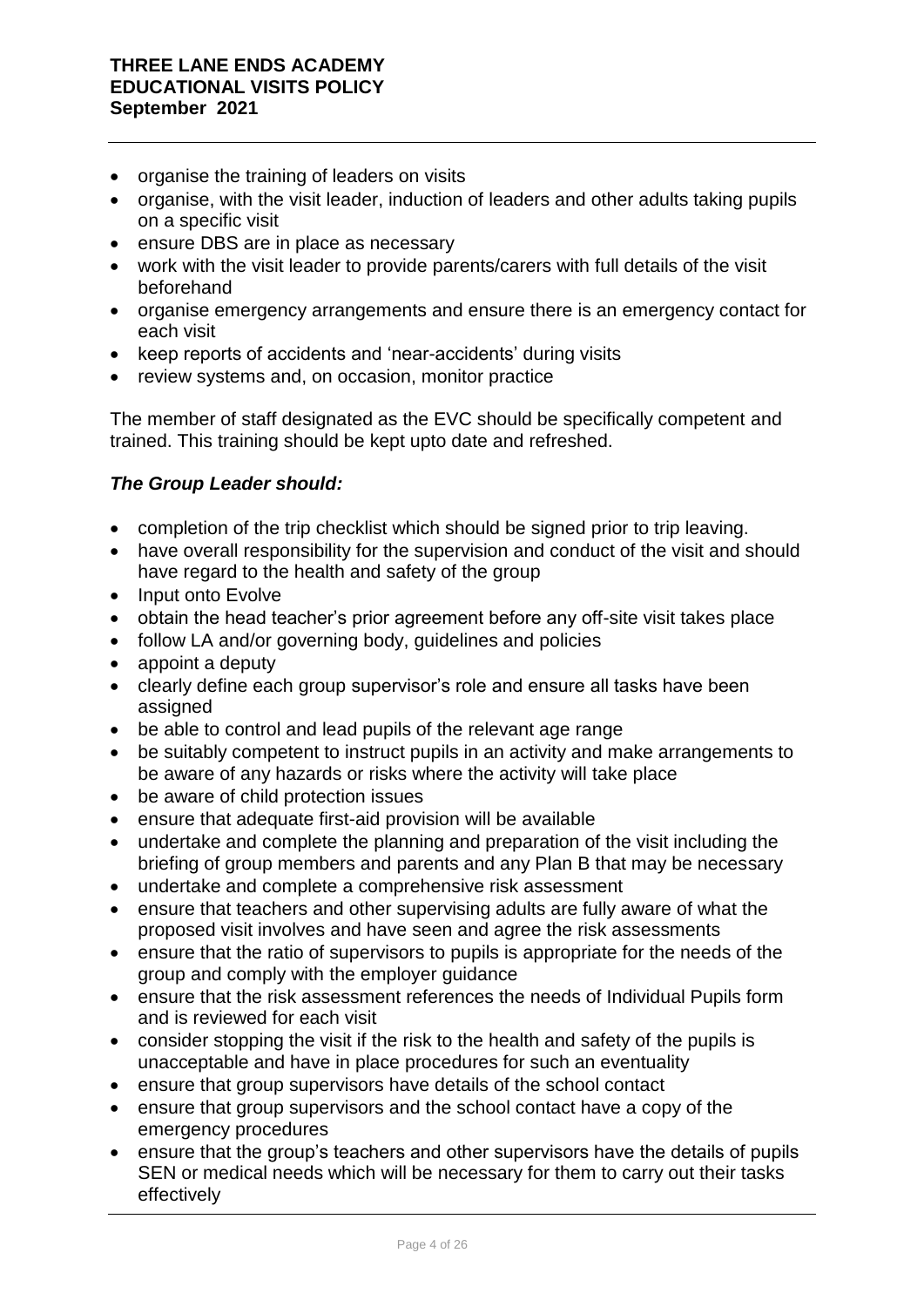# *School staff should:*

- do their best to ensure the health and safety of everyone in the group and act as any reasonable parent would do in the same circumstances
- follow the instructions of the group leader and help with control and discipline
- consider stopping the activity, notifying the group leader, if they think the risk to the health and safety of the pupils in their charge is unacceptable

# *Adult volunteers should:*

- do their best to ensure the health and safety of everyone in the group
- not be left in sole charge of pupils except where it has been previously agreed as part of the risk assessment
- follow the instruction of the group leader and teacher supervisors and help with control and discipline
- speak to the group leader or teacher supervisors if concerned about the health and safety of pupils at any time during the visit

# **ROLES AND RESPONSIBILITIES (CONTINUED)**

## *Pupils should:*

- not take unnecessary risks
- follow the instructions of the leader and other supervisors including those at the venue of the visit
- dress and behave sensibly and responsibly
- if abroad be sensitive to local codes and customs
- look out for anything that might hurt or threaten themselves or anyone in the group and tell the group leader or supervisor about it
- be aware that any pupils whose behaviour may be considered to be a danger to themselves or to the group may be stopped from going on the visit

## *Parents should:*

- be able to make an informed decision on whether their child should go on the visit
- be given sufficient information in writing and are invited to any briefing sessions
- be told how they can help to prepare their child for the visit by, for example, reinforcing the visit's code of conduct
- agree the arrangements for sending a pupil home early and who will meet the cost
- provide the group leader with emergency contact numbers
- sign the consent form
- give the group leader information about their child's emotional, psychological and physical health which might be relevant to the visit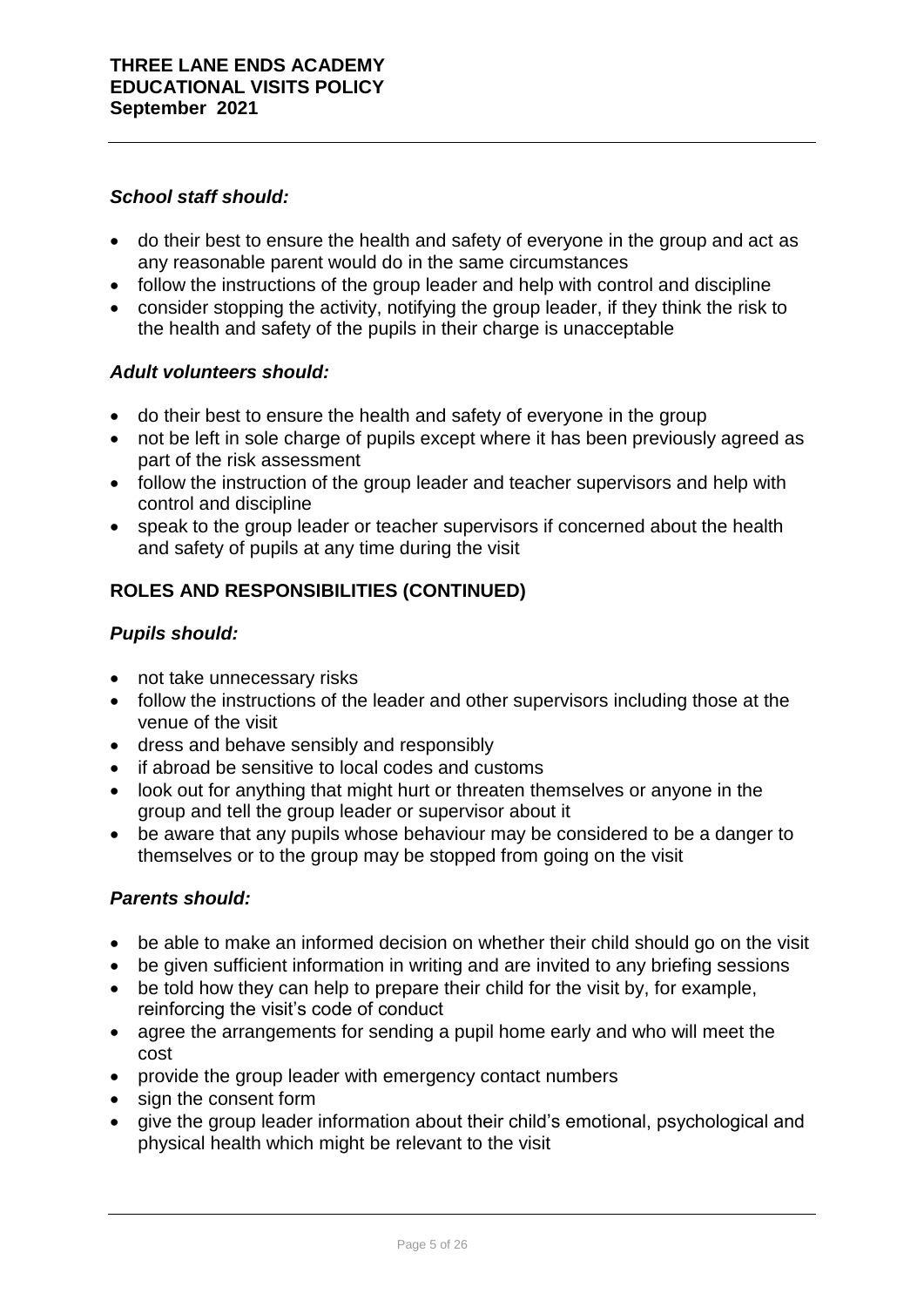# **PLANNING VISITS**

## *Types of Visits (follow LA guidelines)*

The group leader must check if a licence is required for adventurous activities offered by commercial companies, and if so check that the licence is in place (AALA website). Before booking a visit, the group leader should obtain written or documentary assurance that providers such as tour operators have themselves assessed the risks and have appropriate safety measures in place (see LA form EV VN2).

Any member of staff who is to organise, lead and instruct pupils on adventure activities must hold relevant current NGB award (National Governing Body Award in Outdoor Activities). A copy of these will be held on file by the school.

## *Planning (follow LA guidelines)*

Formal planning must take place before all visits. The dangers and difficulties which may arise must be considered and plans made to reduce them. This should be recorded on the risk assessment.

The group leader should:

- ensure that the venue is suitable to meet the aims and objectives of the school visit
- obtain names and addresses of other schools who have used the venue (if applicable)
- obtain advice from the manager
- assess potential areas and levels of risk
- ensure that the venue can cater for the needs of the staff and pupils in the group
- become familiar with the area before taking a group of young people there

# *Risk Assessments (see generic risk assessments provided by the LA)*

- Group leader should read the LA guidance document EV GD3 (Guidance on the use of Generic Risk Assessments).
- Risk assessments should be carried out by the group leader, should be completed well before the visit and should be approved by the Headteacher/EVC.
- Pupils must not be placed in situations which expose them to an unacceptable level of risk. Safety must always be the prime consideration. If the risks cannot be contained then the visit must not take place.
- The person carrying out the risk assessment should record it and give copies to all teacher/supervisors on the visit, with details of the measures they should take to avoid or reduce the risks.
- A copy must be given to the Headteacher/EVC so that approval can be given with a clear understanding that effective planning has taken place.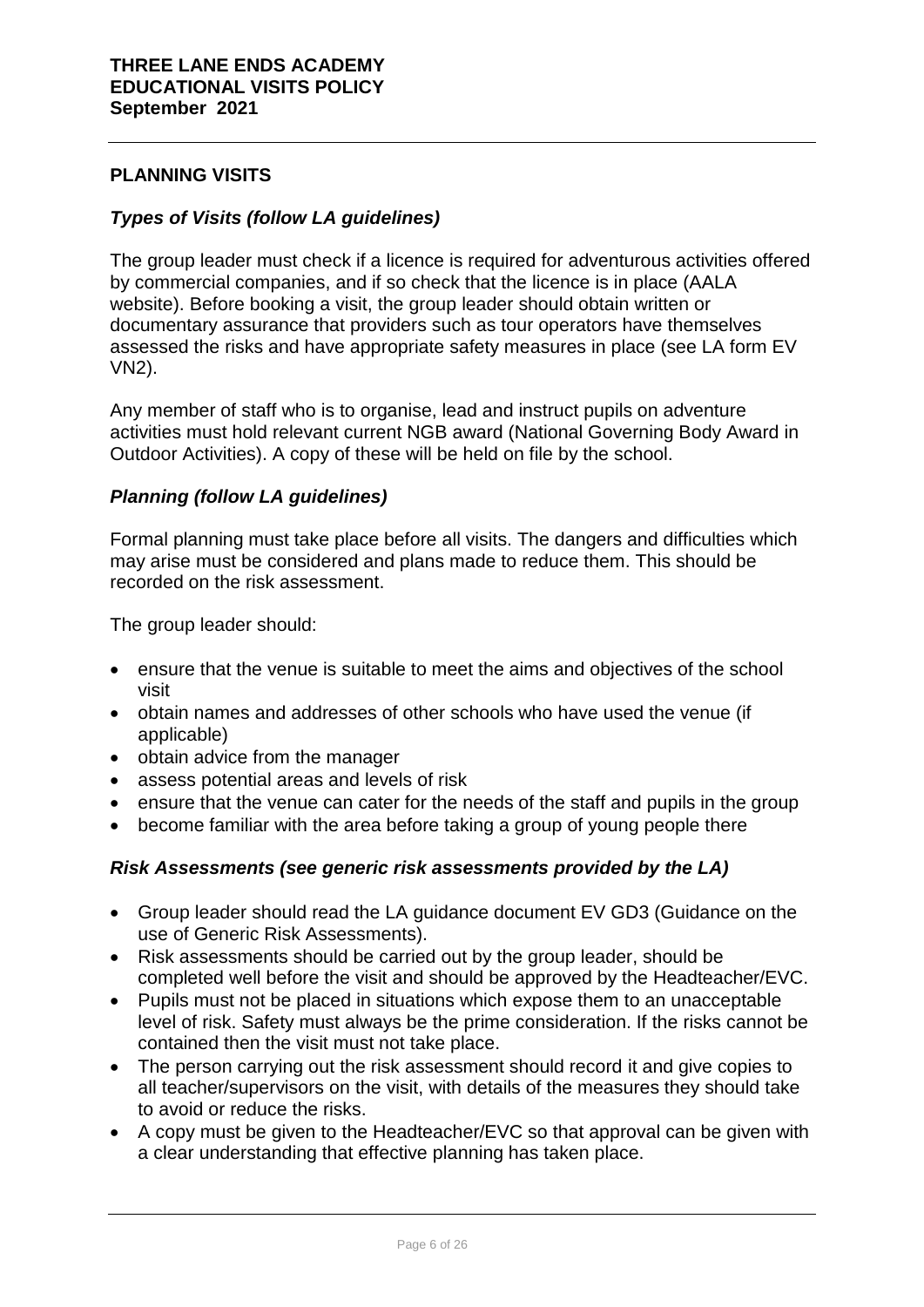# **PLANNING VISITS**

## *Risk Assessments (see generic risk assessments provided by the LA)*

- The group leader and other supervisors should monitor the risks throughout the visit and take appropriate action as necessary.
- Generic risk assessments for regular visits should be reviewed annually.

# *On-Going Risk Assessment*

Group leaders and all supervising adults have responsibilities for carrying out ongoing risk assessments throughout the visit. They must recognise their responsibilities to intervene, raise concerns or stop activities at any stage, if they have concerns over safety standards of colleagues or providers, or if circumstances change. Examples might be:

- Group tiredness
- Illness
- Change in weather
- Potential threats to participants from other groups or the public

Group Leaders must not sanction activities that are not in keeping with the plan to which initial authority was given; e.g. pupils undertaking activities within the 'None of the above' category (see EV VN1) must not participate in hazardous activities, which fall into one or more of the other four categories.

## *Factors to be considered when assessing risks:*

- the type of visit/activity and the level at which it is being undertaken
- the location, routes and modes of transport
- the competence, experience and qualifications of supervisory staff
- the ratios of teacher and supervisory staff to pupils
- the group members' age, competence, medical fitness and temperament and suitability of the activity
- the special educational needs and medical needs of pupils
- the quality and suitability of available equipment
- seasonal conditions. Weather and timing
- emergency procedures
- how to cope when a pupil becomes unable or unwilling to continue
- the need to monitor the risks throughout the visit

Note: the above list is not exhaustive.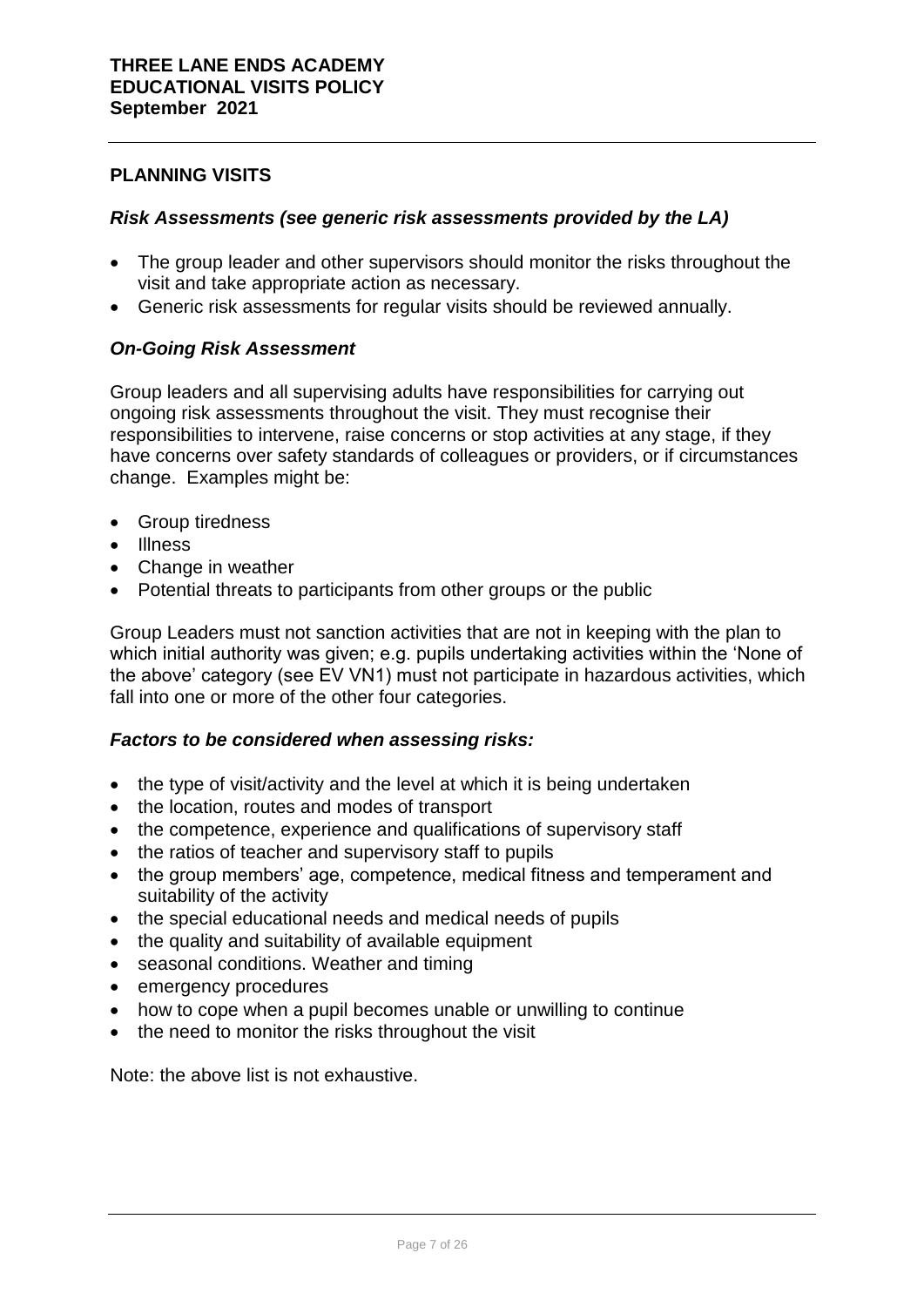# **FINANCES**

## *Financial Planning*

The group leader should ensure that parents have early written information about the costs of the visit, how much will come from school funds, and how much each parent will be charged or asked to contribute. Parents should be given enough time to prepare financially for the visit.

Any surplus funds left after the visit will be used to purchase resources to support the visit and for the work afterwards back in school or divided equally between the number of children and returned to parents/carers.

It is at the school's discretion whether any families in particular need will be subsidised from the school's budget.

# *Charging For Visits*

Parents should be made aware that any visit that occurs during school hours cannot be charged for and that a voluntary contribution is not compulsory

Children of parents who do not contribute will not be discriminated against.

It is not permissible to ask parents to contribute more than the minimum amount in order to subsidise those pupils whose parents have not contributed.

A visit may have to be cancelled if there are not enough voluntary contributions and the shortfall cannot be made up.

Parents can be charged for board and lodgings on residential visits as well as the full costs when a visit is deemed to be an 'optional extra'.

## **FIRST AID**

Before undertaking any off-site visits the group leader should assess what level of first aid might be needed.

On any kind of visit there must be at least one adult who is qualified in emergency first aid and ensure that an adequate first-aid box is taken.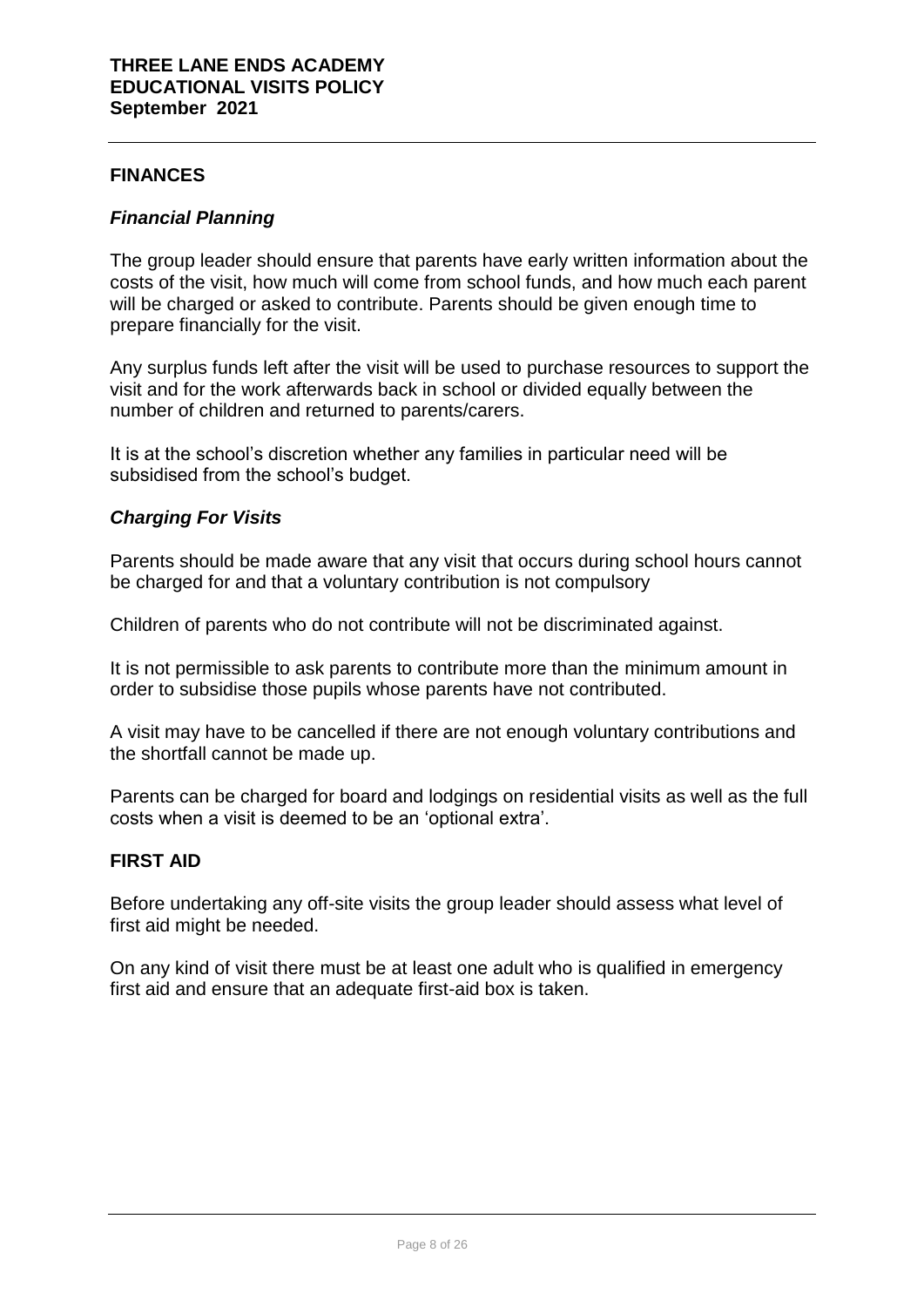# **TRANSPORT (follow LA guidelines)**

The group leader must ensure that the transport company has adequately completed and returned the health and safety compliance check.

The school may ask parents to help to transport children in cars. This should only be done with the express permission of the parents/carers. The person transporting must be asked to declare that their car has valid MOT and insurance.

Staff may help to transport children in cars. This should only be done with the express permission of the parents/carers. The person transporting must be asked to declare that their car has valid MOT and insurance, including business use.

#### **Ratios and Effective Supervision**

Establishments must ensure that the staffing of visits enables leaders to supervise young people effectively.

Decisions about the staffing and supervision should take into account:

- $\Box$  The nature and duration of the visit and the planned activities.
- $\Box$  The location and environment in which the activity is to take place
- $\Box$  The nature of the group, including the number of young people and their age, level of development, gender, ability and needs (behavioural, medical, emotional and educational).
- □ Staff competence.
- $\Box$  The consequence of a member of staff being indisposed, particularly where they will be the sole leader with a group for any significant time.

When planning a repeat visit or a series of activities, it is important to review the previous plan (no matter how well it worked in the past) so as to ensure that it meets current group needs and any other changes (e.g. time of year).

Staffing ratios are a risk management issue, and should be determined through the process of risk assessment. It is not possible to set down definitive staff/participant ratios for a particular age group or activity.

Some guidance documents do set out ratios, but these should be regarded as starting points for consideration rather than being definitive, as they may be appropriate only where the activity is relatively straightforward and the group has no special requirements.

The Early Years Foundation Stage (EYFS) Statutory Framework (updated 3rd April 2017) no longer sets out different requirements for minimum ratios during outings from those required on site. As with other age groups, ratios during outings should be determined by risk assessment, which should be reviewed before each outing. The appropriate ratio on an outing is always likely to be higher than the legal minimum (for children aged three and over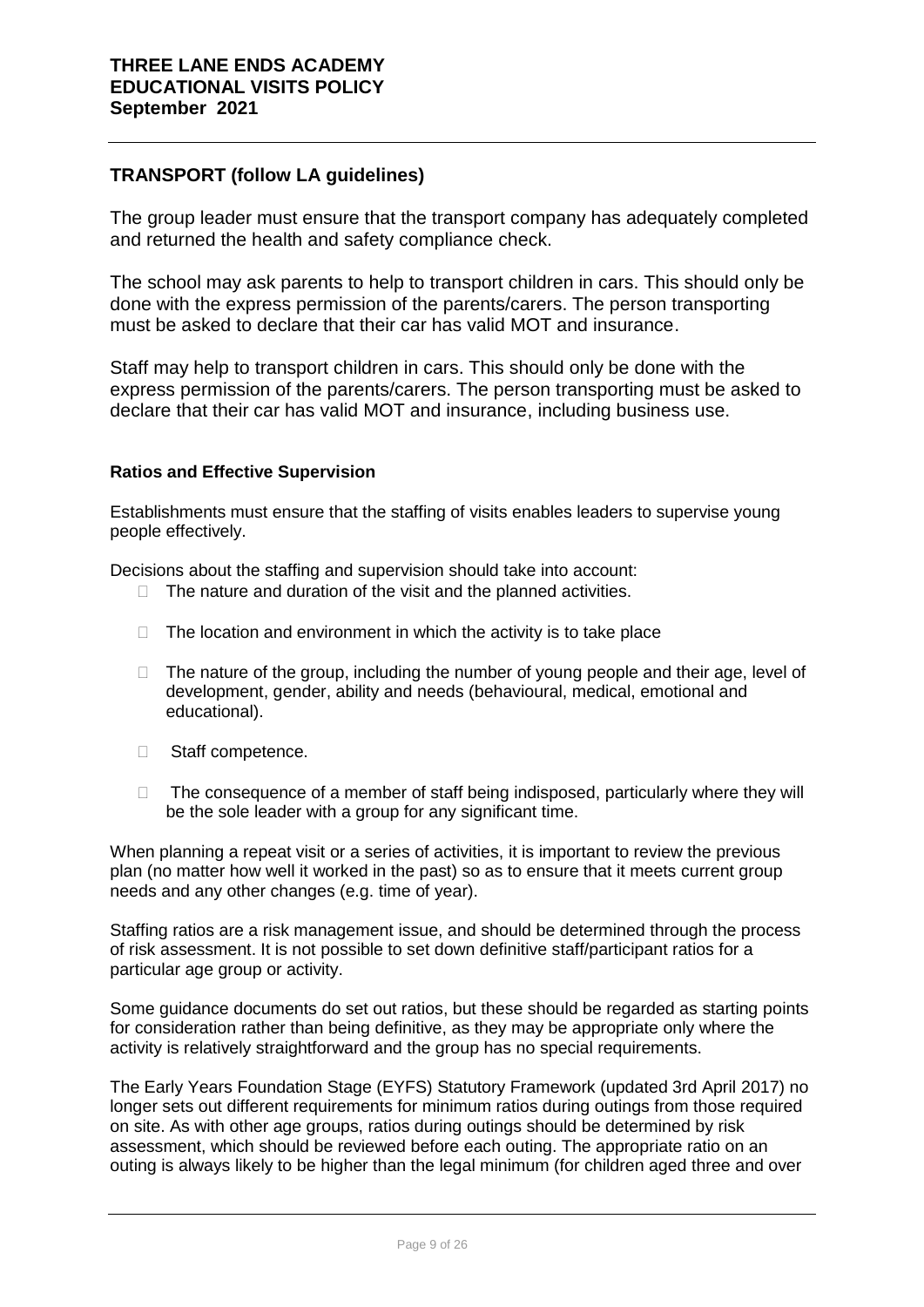in early years settings either 1:8 or 1:13 and 1:30 in infant school reception classes in maintained schools).

It is not unusual for a ratio of 1:1 to be necessary. In some cases there may be only one leader on a visit, or on a particular activity during a visit. If this is the case, young people (or any adult helpers) should be competent to manage in the event of the leader being taken ill or injured and should, as a minimum, know what to do to contact the establishment and get support.

Good practice folder Staffing, especially for visits to remote locations or overseas, should take into account how the group will be supervised effectively given the possibility of a leader becoming indisposed or having to leave the group, for example to accompany a sick child to hospital.

There is no absolute requirement for children to be accompanied by staff of the same gender, even on residentials, but if this is not to be the case then there should be a sound plan to manage the potential issues involved, including the needs for privacy, safeguarding and pastoral support.

If a leader or helper is the parent of a young person taking part in a visit, there is the potential for them to be distracted by the needs of their own child when their responsibility extends to all or some of the group. This could compromise group management, particularly if there is a serious incident.

The potential to be distracted can be avoided if a parent is not allocated a leadership role with direct responsibility for their own child. Sometimes this may not be possible (e.g. when a class teacher has their own child in their class). In this case consideration should be given to other ways to manage the risk, for example by ensuring that other leaders are available. A useful framework for assessing requirements for ratios and effective supervision is

# SAGE:

- **S**taffing: who is needed/available? The plan must work within the limits of available numbers, abilities and experience.
- **A**ctivities to be undertaken: what do you want the group to do and what is possible?
- **G**roup characteristics: prior experience, abilities, behaviour and maturity, gender, any specific or medical/dietary needs.
- **E**nvironment: indoors or out; a public space or restricted access; urban, rural or remote; quiet or crowded; within the establishment grounds, close to the establishment or at a distance; and the ease of communications between the group and base. Do not overlook environments to be passed through between venues. For residential visits consider the accommodation and surrounding area. For outdoor environments, consider remoteness, the impact of weather, water levels and ground conditions. You can find further guidance in the documents: "Approval of Leaders"

"Avoiding Accidents and Emergencies" "Group Management and Supervision" "First Aid" "Special Educational Needs and Disabled Children". Available on <http://www.outdooreducationadvisers.co.uk/guidance>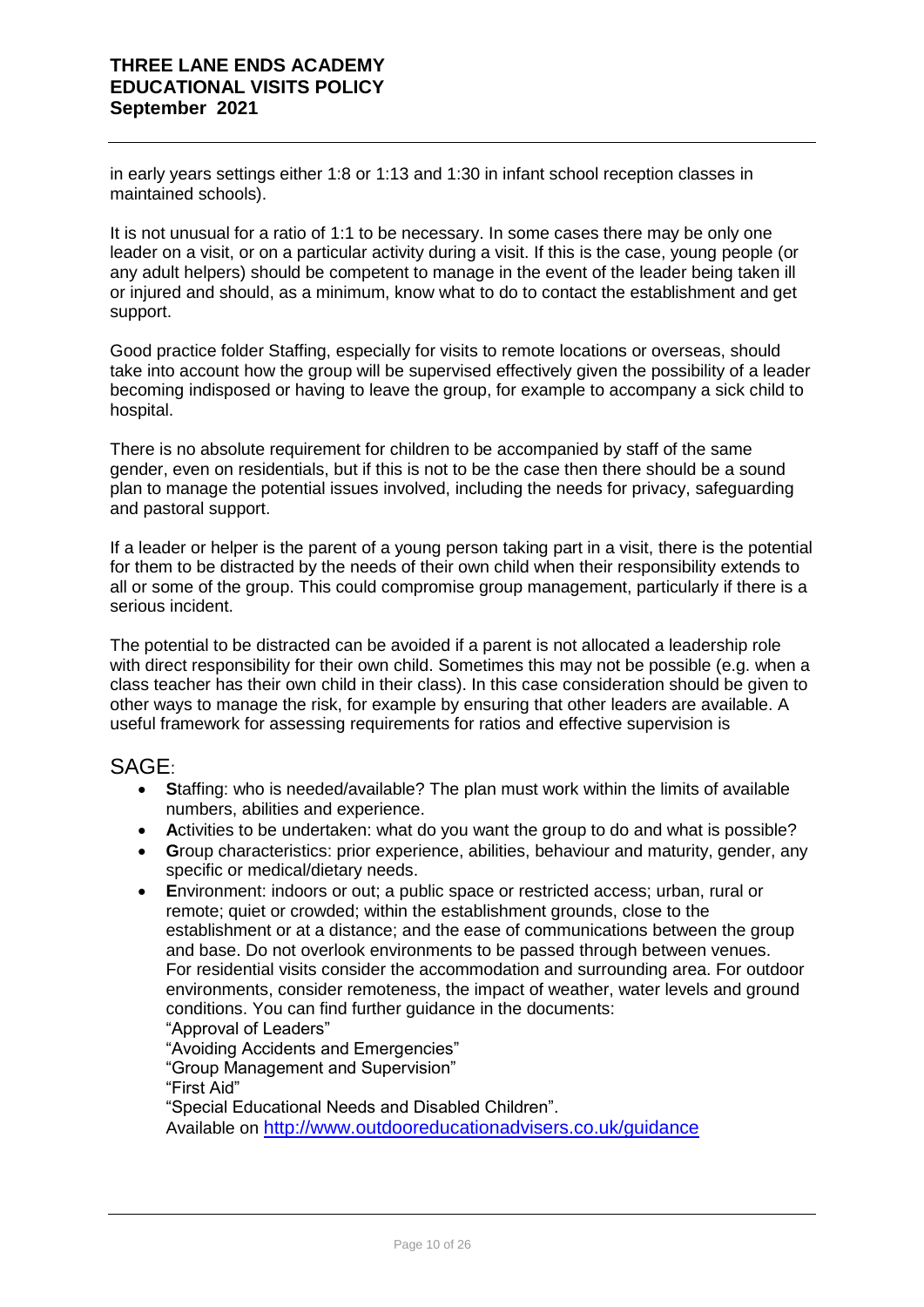#### **Pupil Behaviour**

Any pupil misbehaving or acting in a manner that may endanger themselves or any other group members must be removed from the activity being undertaken. Where this reduces the levels of supervision to below the minimum assessed as required the visit or activity must be stopped for everyone in the group. The school's behaviour policy will apply during the course of a visit. Pupils and parents should be made aware of these conditions prior to any visit taking place.

#### *Parent/Volunteers*

These should be carefully selected and ideally should be well-known to the school and the pupils.

Anyone who has not had a criminal conviction check should never be left in sole charge of pupils.

#### **SUPERVISION (follow LA guidelines)**

#### *Parent/Volunteers (Continued)*

The suitability of parent/volunteers should be assessed by the group leader. Where there is any doubt about suitability further investigations should be made and if any doubt remains the adult should not be allowed to supervise the visit.

Any parent/volunteer who is accompanying a residential visit will be required to complete a DBS check first.

All adult supervisors, including teachers and parent/volunteer helpers, should be aware of any pupils who may require closer supervision, such as those with special needs or those likely to cause difficulty.

## *Headcounts*

Regular head counting of pupils should take place, particularly before leaving any venue and before any means of transport is allowed to depart. All supervisors should carry a list of pupils and adults involved in the visit at all times.

The group leader should organise rendezvous points and tell pupils what to do if they become separated from the group.

# **EQUAL OPPORTUNITIES**

Every effort will be made to ensure that school journeys and activities are available and accessible to all who wish to participate, irrespective of special educational or medical needs, ethnic origin, sex, religion etc.

All pupils should be encouraged to participate in as wide a range of activities as possible.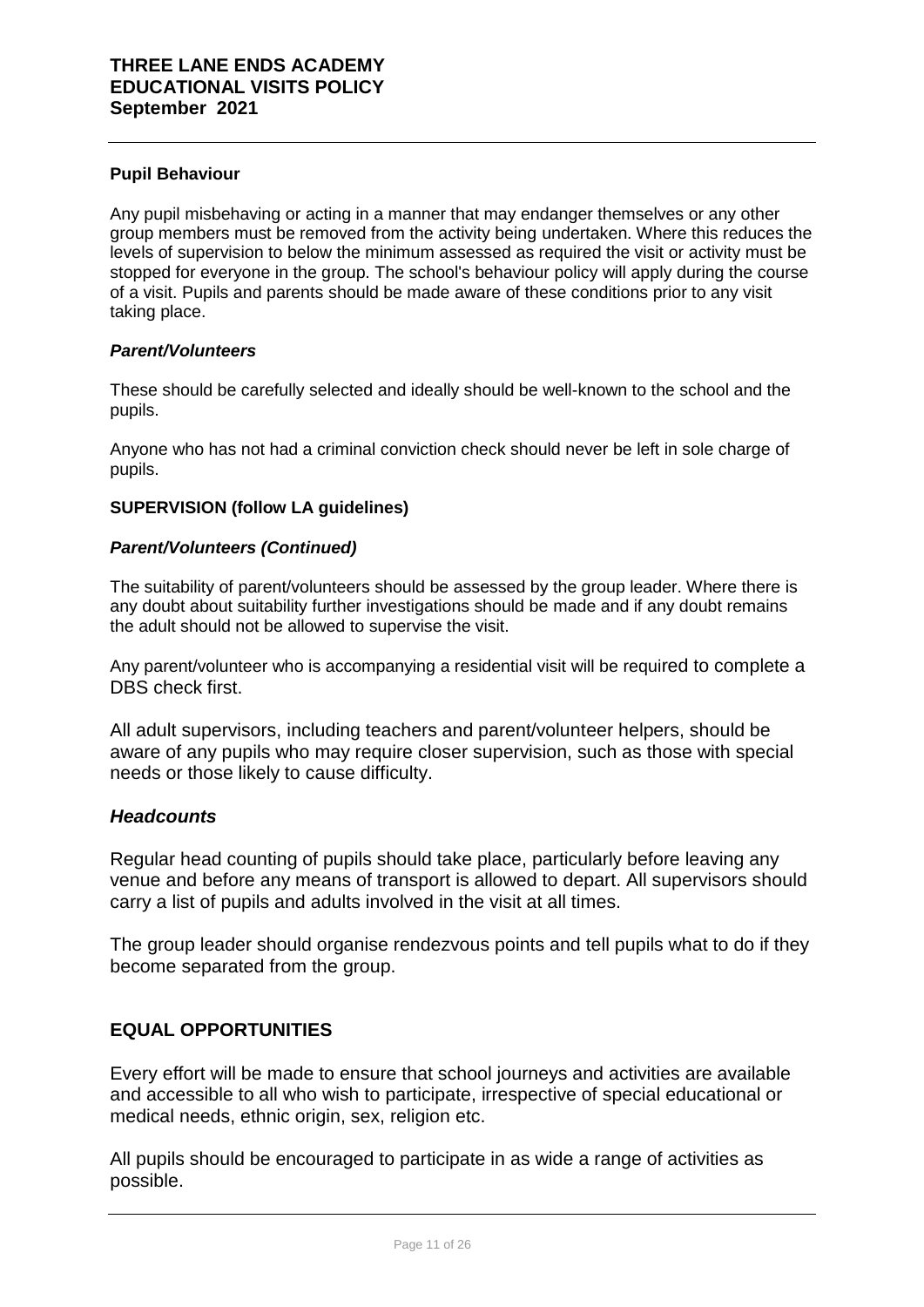# **PUPILS WITH SPECIAL EDUCATIONAL NEEDS**

If a visit is to cater for pupils with special needs, a suitable venue will be selected. Slight modifications to the activities or length of stay may be necessary.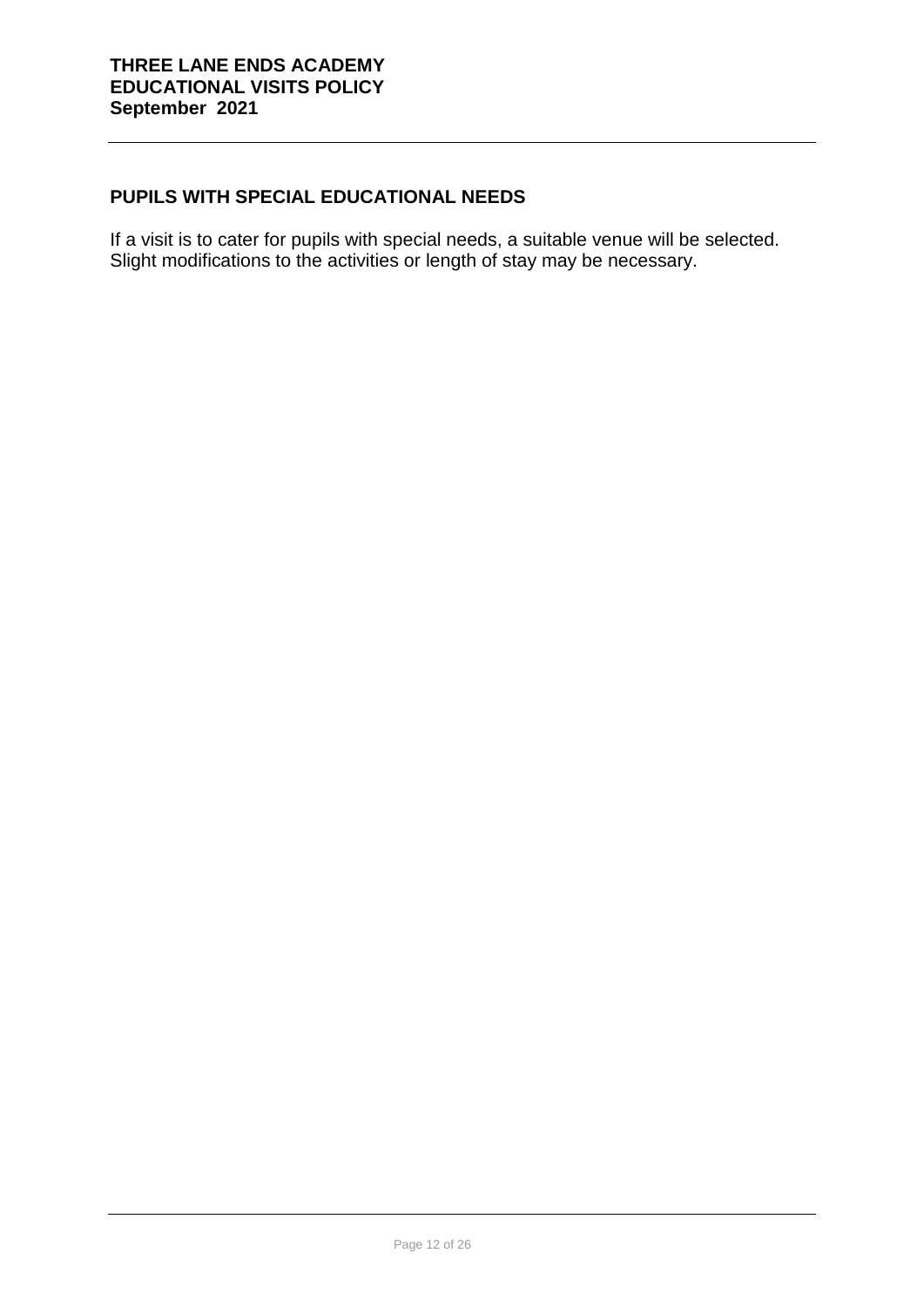## **PUPILS AND ADULTS WITH MEDICAL NEEDS**

All staff supervising visits should be aware of pupils' medical needs and any medical emergency procedures.

Medical information should be collated for all children and adults.

If a pupils' safety/needs cannot be guaranteed, it may be appropriate to ask the parent or a support assistant to accompany a particular pupil.

# **COMMUNICATING WITH PARENTS/CARERS (follow LA guidelines)**

Parents will be informed of all off-site visits unless it is a regular part of the school curriculum and is included in the school prospectus or a letter.

The group leader must ensure that parents/carers are provided with information regarding visits prior to them taking place. The amount of information and style of provision will depend upon the type of visit planned. For high risk categories parents/carers must be given the opportunity to ask questions, see slides/videos and meet the staff who will be going.

The group leader will nominate a member of staff to record any questions asked by parents and also the responses given.

A register of parents/carers who attend the pre-visit meetings must be kept. Parents/carers must be asked to complete a parental consent form.

## *Walks in the Local Environment*

At the beginning of the school year parents/carers may be asked for permission for pupils to be taken out for walks in the local vicinity. This will include things such as looking at buildings/plant life or, places of worship etc. Parents/carers will be informed of these via class letters and APP.

## **INSURANCE (follow LA guidelines)**

The group leader must ensure that adequate insurance arrangements are in place and that they have ascertained the details of the insurance held by the tour operator or activity centre.

Arrangements need to be in place to cater for any cancellations for whatever reason.

## **COMPLETING THE FORMS**

## *EV\_VN1 (Visit Notification Form)*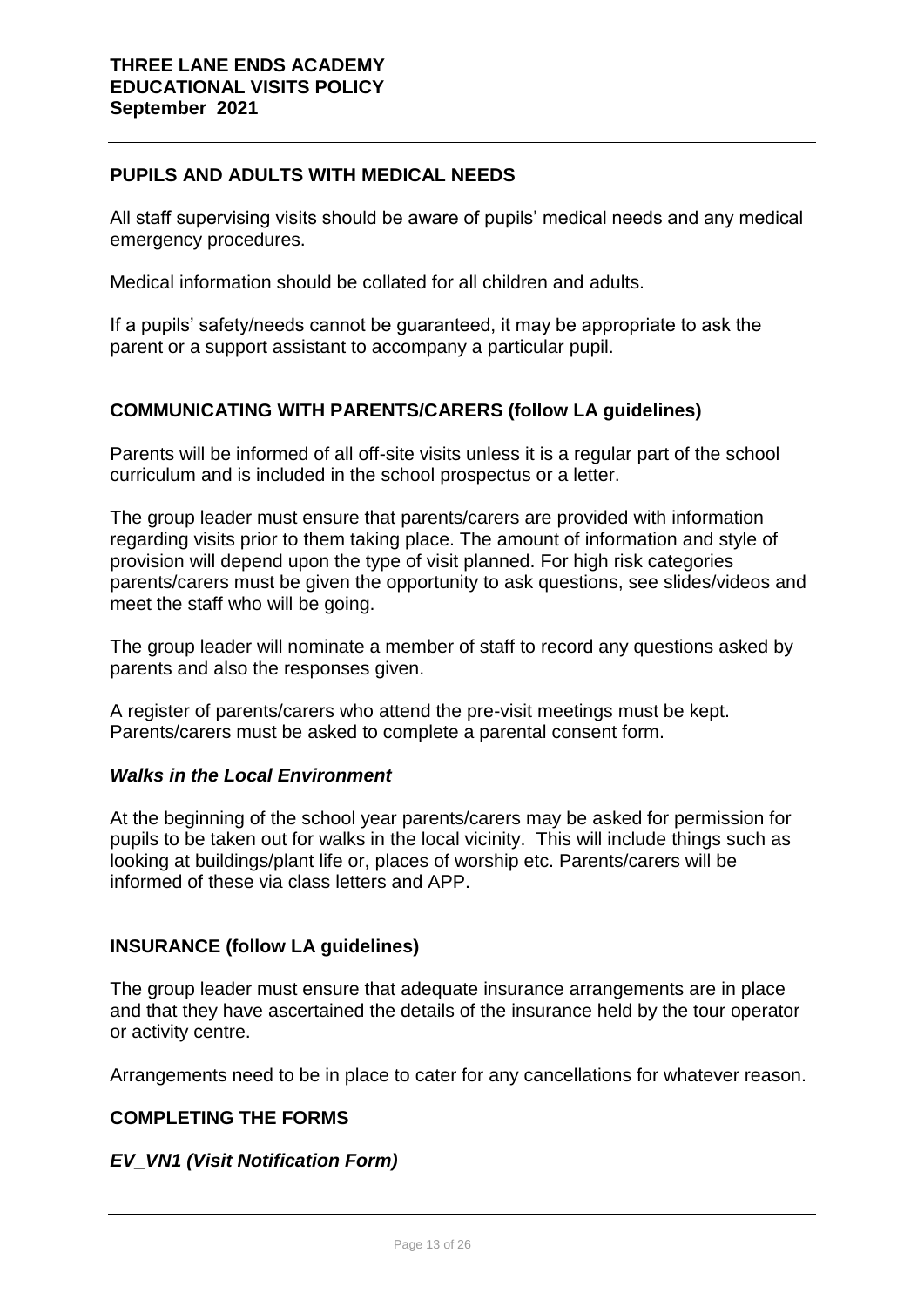The group leader should complete this form as soon as possible once the preparations are complete. Visits in the local vicinity to the same venue can be completed fully in the first instance and then reviewed for any subsequent visits.

The group leader should have already received approval of the proposed visit in principle and should have regularly updated the headteacher/EVC on the progress of the preparations. The group leader should obtain parental consent using the appropriate form if necessary.

When approval is given, one copy should be retained by the headteacher/EVC and another by the group leader. The headteacher/EVC should be informed of any subsequent changes in planning, organisation, staffing.

If required, the headteacher/EVC should seek approval from the school governors or LA. If approval is required from the LA then the EV VN1 should be sent to the LA a minimum of 8 weeks prior to the departure date along with the risk assessments and other supporting documents as appropriate.

# *EV\_VN2 (Provider Assurance Form)*

This form should be used to seek assurance from external providers that they have appropriate working practices and safe systems of work in place. This form can be used with any type of visit where the safety of the pupils becomes partly the responsibility of an external provider and what the provider is doing could be a significant risk if not done properly.

If more than one company or external provider is involved the there will be more than one EV\_VN2 Form .e.g. if you book a trip to an outdoor centre and book a coach company for the transport there would be two forms, one for the outdoor centre and one for the coach company.

If you booked the whole visit including transport via a travel agent then they would be responsible for filling in the EV\_VN2.

If the provider has been used before in the previous 12 months then there should be an existing EV VN2 that can be used. This must be checked and updated at least annually.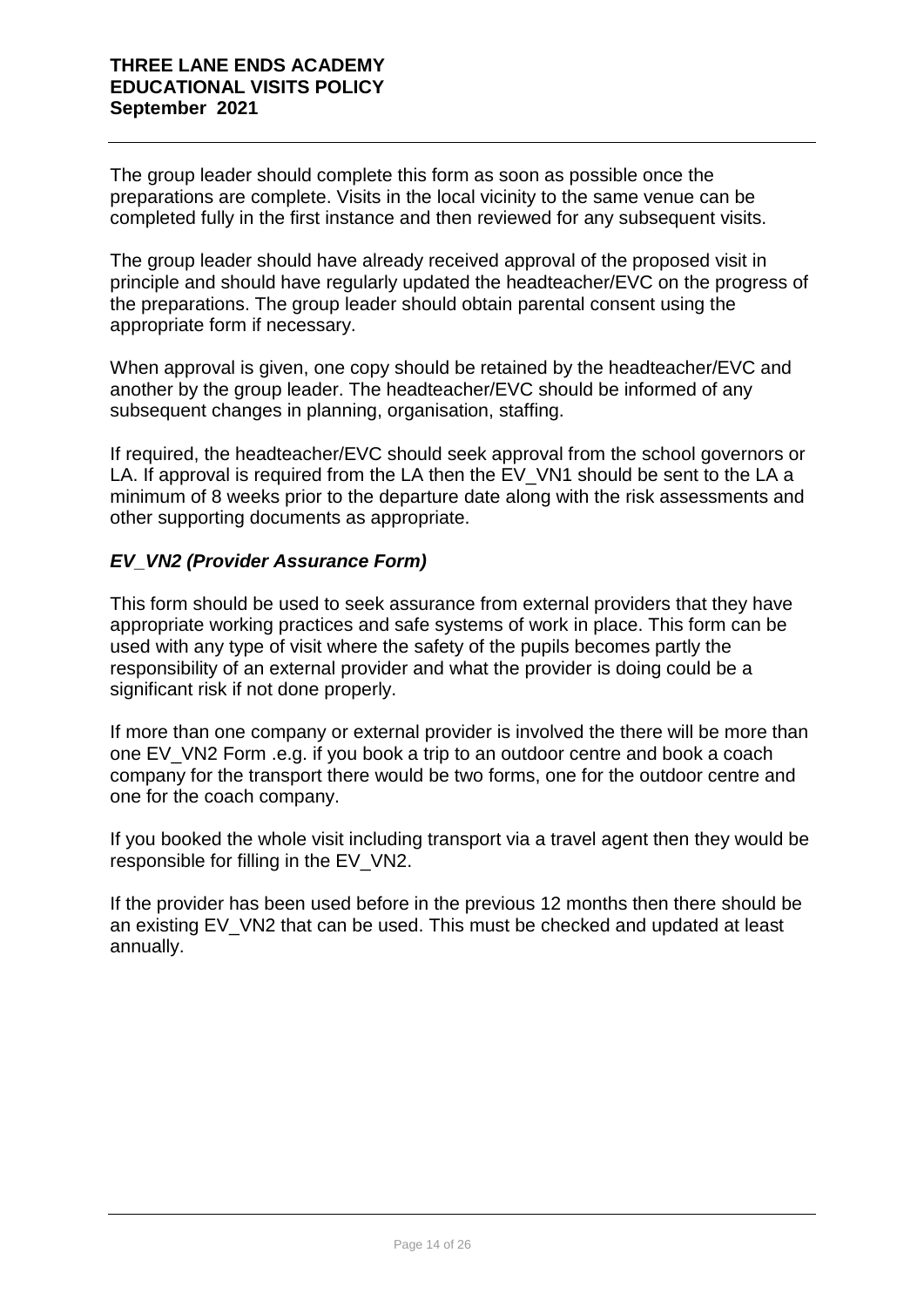# **COMPLETING THE FORMS (CONTINUED)**

## *Risk Assessment*

Use of LA generic risk assessments (be mindful that they are NOT to be regarded as a finished product)

Risk assessments must be completed before any pupils leave the school premises, including in the local vicinity. Group leaders should:

- Read Guidance document EV GD3 and follow advice
- Complete checklist for modifying a generic risk assessment from EV GD3 and give to the headteacher/EVC with all completed documentation

# *Documentation to be Completed for Visits in the Local Vicinity*

Prior to the Visit (share with headteacher/EVC)

- EV VN1 Application for Approval. Generic ones are available which require the schedule, staff and students information appending
- Completed Risk Assessment
- Checklist for Modifying a Generic Risk Assessment
- Needs of Individual Pupils (can be completed at beginning of year and reviewed prior to each visit)
- Itinerary (if information not on form EV VN1)
- List of all pupils and adults attending the visit (pupil list can be run off the office system)

Completed with the headteacher/EVC prior to the visit

• Form EV CL1 (checklist)

After the visit

- Evaluation
- Accident forms (if any)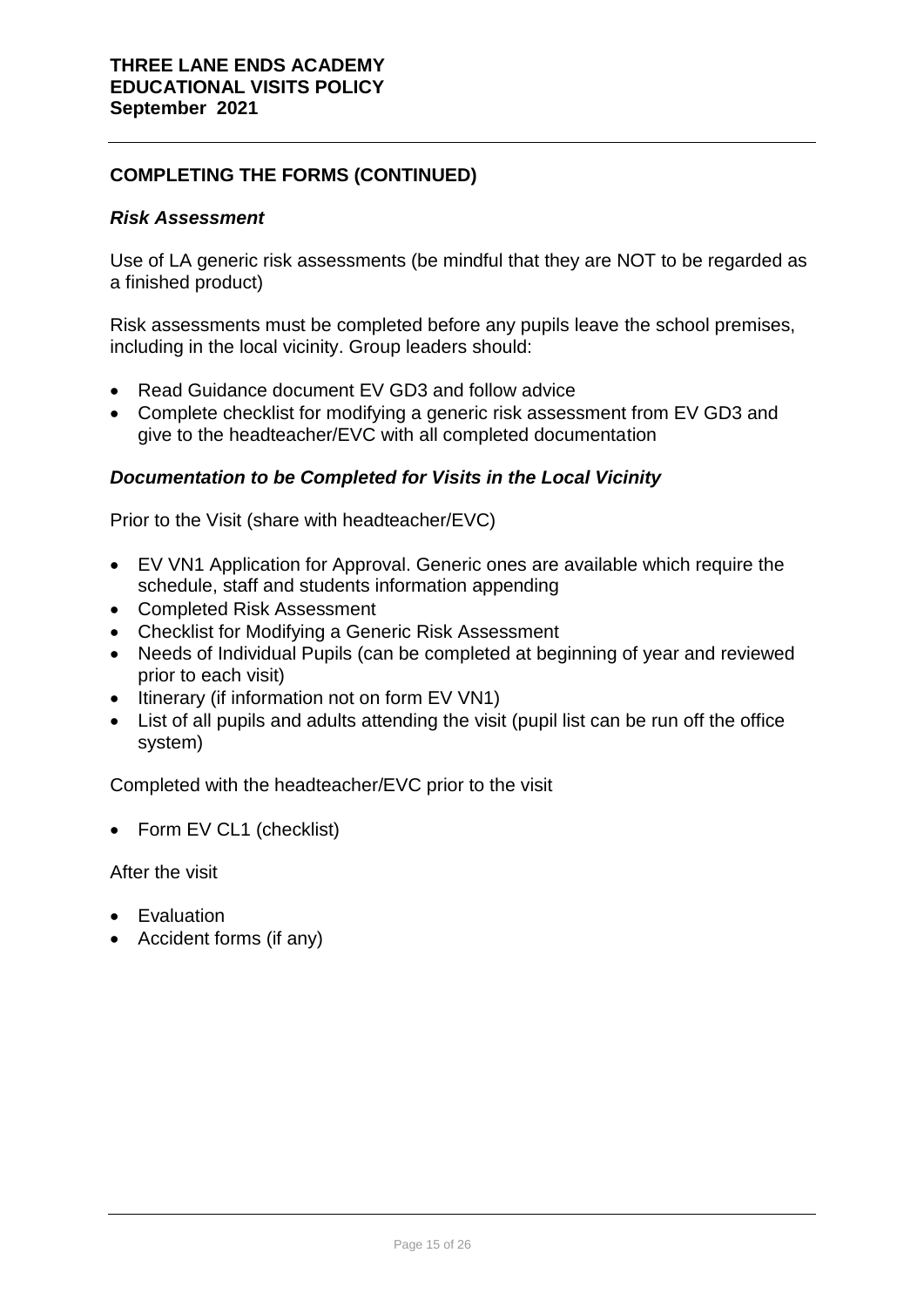# **COMPLETING THE FORMS (CONTINUED)**

## *Documentation to be Completed for Non-Local Vicinity Visits*

Prior to the Visit (share with headteacher/EVC)

- EV VN1 Application for Approval
- Completed Risk Assessment
- Checklist for Modifying a Generic Risk Assessment
- Needs of Individual Pupils (can be completed at beginning of year and reviewed prior to each visit)
- Itinerary (if information not on form EV VN1)
- Form EV VN2 (for visits that involve external providers, tour companies or activity centres)
- List of all pupils and adults attending the visit (pupil list can be run off the office system)
- Transport Health and Safety Compliance Check (if appropriate)
- Pupil Consent/Medical Form (other than visits within the local vicinity)
- Adult Contact/Medical Role on Visit Form (other than visits within the local vicinity)
- Form 7 (if appropriate)

Completed with the headteacher prior to the visit

• Form EV CL1 (checklist)

After the visit

- **•** Evaluation
- Accident forms (if any)

## *Records to be Kept by the School*

Legislation requires that school keeps the following record for 10 years after a child has left the school:

- List of staff and children on visits (including in local vicinity)
- Risk assessments
- Itinerary
- Evaluations
- Accident forms (if any)
- Consent/medical forms (if an accident occurred)
- Form 7 (if an accident occurred)
- External provider verification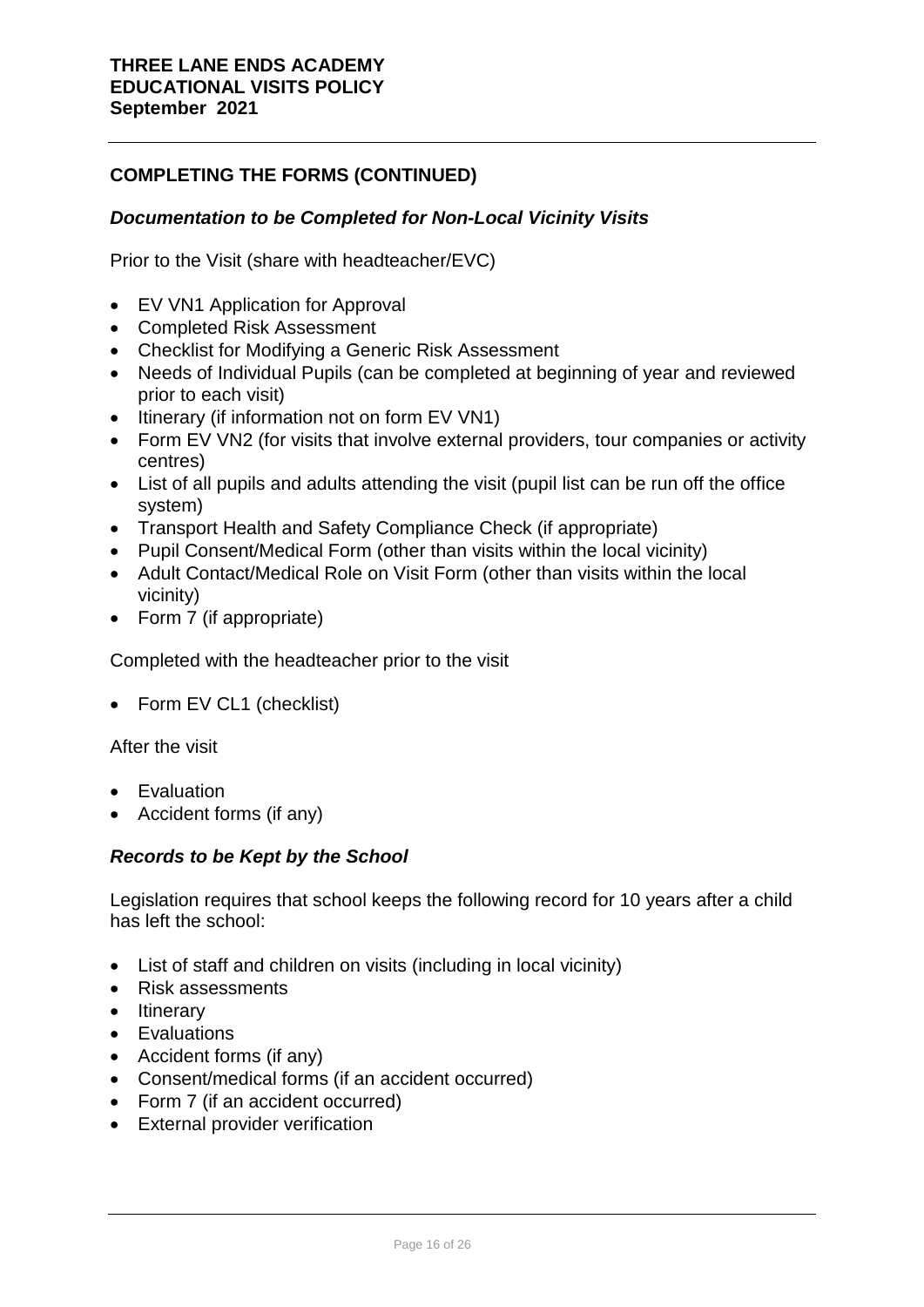# **APPENDICES**

Confirmation Guidance on use of LA generic risk assessments LA generic risk assessments Needs of Individual Pupils EV VN1 EV VN2 and covering letter EV CL1 School Trip Attendance Form Transport Health and Safety Compliance Check and covering letter Pupil Permission Form Adult Contact/Medical/Role Form Form 7 Action to be taken by Group Leader Day of Visit Checklist Educational Visits guidance documents

- Responsibilities for Visits (Legal Framework)
- Types of Visits
- Planning Visits
- Planning Transport
- Emergency Procedures
- Communicating with Parents
- Insurance

**Policy Agreed ……………………………………………………**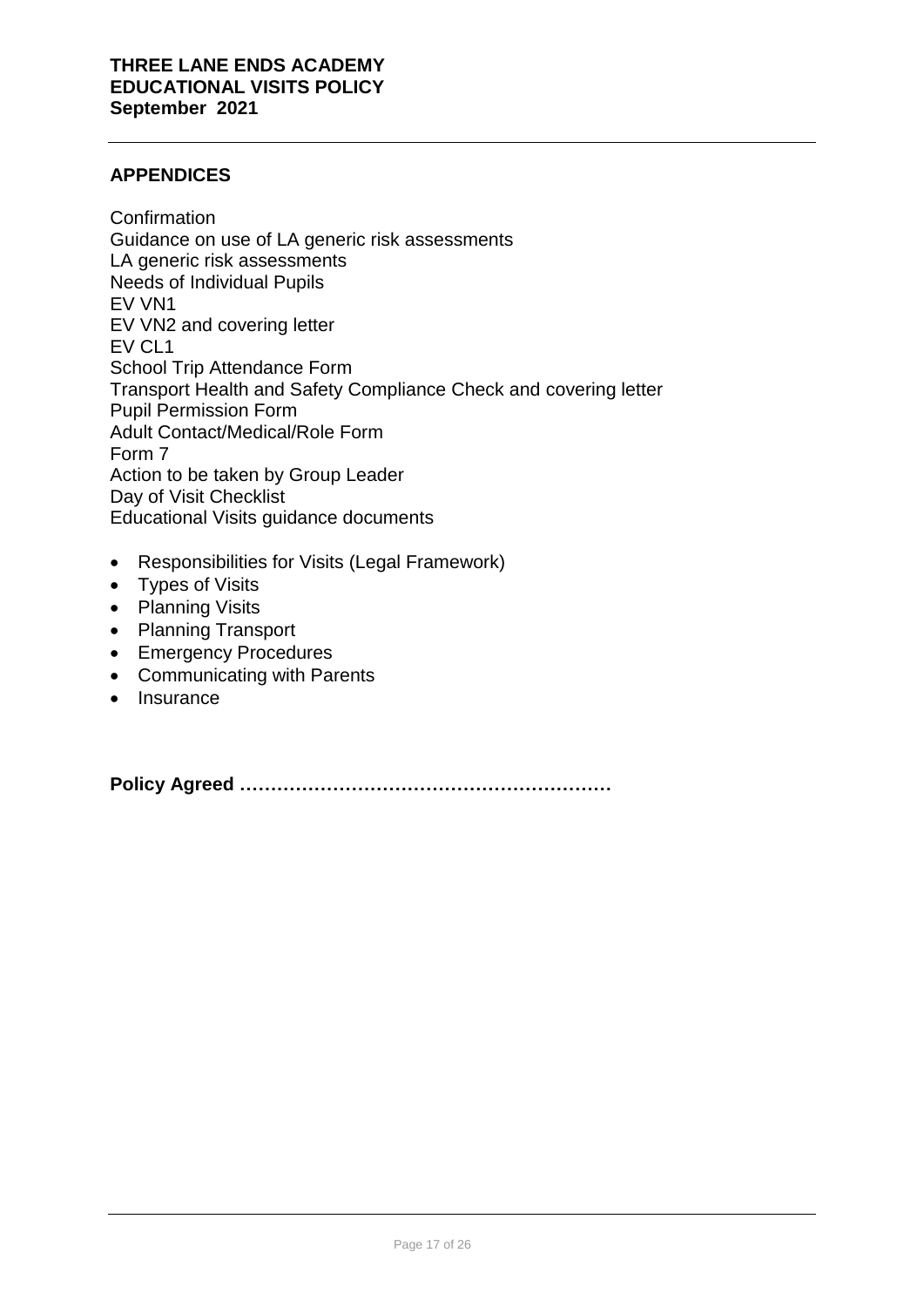# **SCHOOL VISIT FORM**

| Name of Teacher/Organiser |  |
|---------------------------|--|
|                           |  |

| TO BE COMPLETED BY TEACHER/ORGANISER AND AUTHORISED BY GOVERNING BODY<br><b>BEFORE ANY BOOKINGS ARE MADE</b> |  |      |  |
|--------------------------------------------------------------------------------------------------------------|--|------|--|
| Educational justification for the visit, including Curriculum Area Represented:                              |  |      |  |
|                                                                                                              |  |      |  |
|                                                                                                              |  |      |  |
|                                                                                                              |  |      |  |
|                                                                                                              |  |      |  |
|                                                                                                              |  |      |  |
|                                                                                                              |  |      |  |
| Amount Paid for by Parents                                                                                   |  |      |  |
| Approved By                                                                                                  |  | Date |  |
|                                                                                                              |  |      |  |
| <b>SECTION A</b>                                                                                             |  |      |  |
| Visit To                                                                                                     |  |      |  |
| Class/es                                                                                                     |  |      |  |
| Dates of Visits                                                                                              |  |      |  |
| <b>Risk Assessment Completed</b>                                                                             |  |      |  |
| <b>Transport Required</b>                                                                                    |  |      |  |
| Time of Departure from School                                                                                |  |      |  |
| Expected Time of Arrival Back at<br>School                                                                   |  |      |  |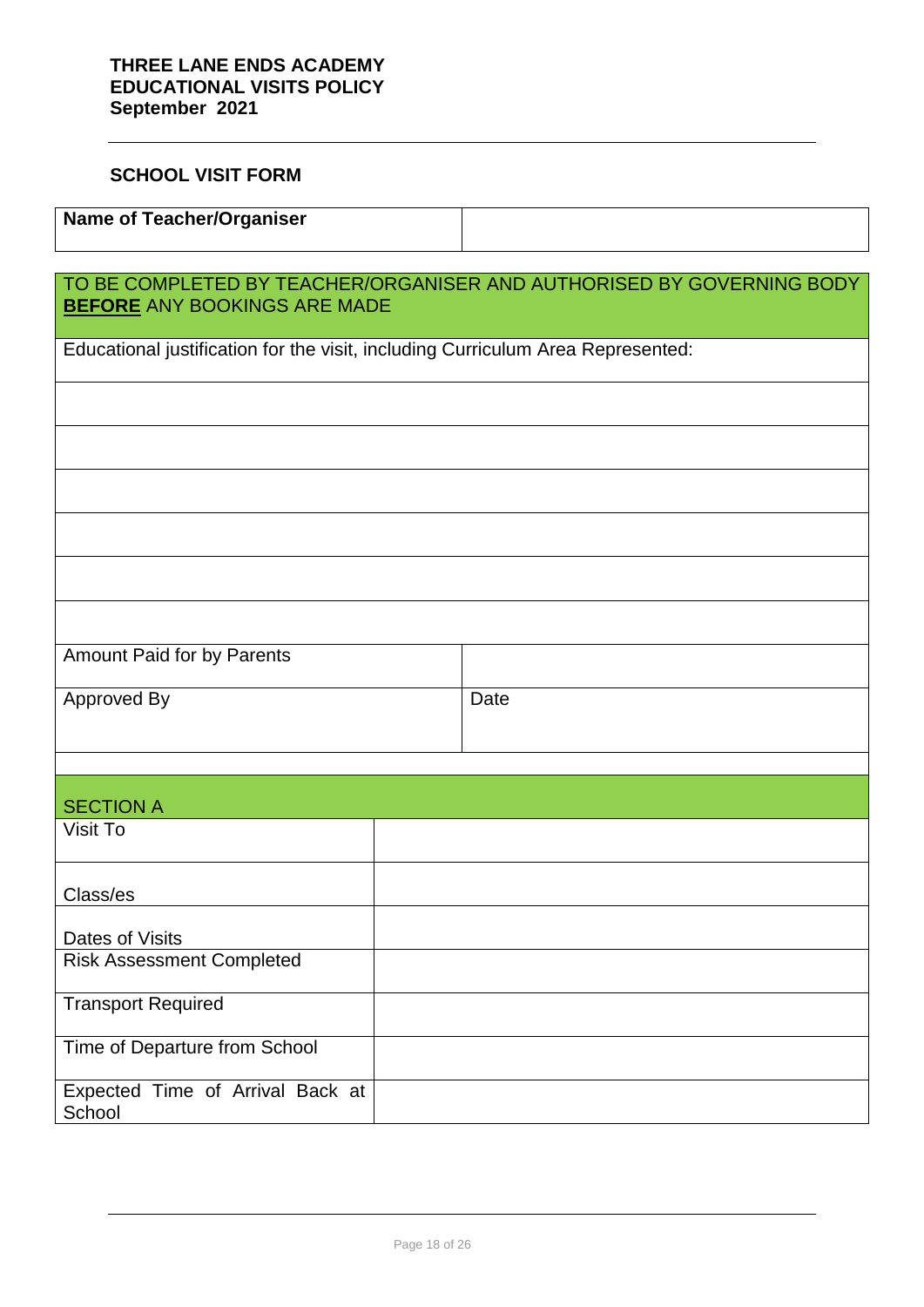# SECTION B

| Cost of Transport<br>Α                         |  |
|------------------------------------------------|--|
| B<br>Total of other expenditure                |  |
| A & B (Total)                                  |  |
| Number of Children/Adults                      |  |
| <b>Actual Cost Per Child</b>                   |  |
| Amount of contribution requested from children |  |

| SECTION C                                       |            |           |
|-------------------------------------------------|------------|-----------|
| Date of Letter to parents                       |            |           |
| Have you filled in school trip attendance form? | <b>YES</b> | <b>NO</b> |

| <b>OFFICE USE ONLY</b>      |  |                          |                          |  |
|-----------------------------|--|--------------------------|--------------------------|--|
| Transport quotes from       |  | Company 670422           |                          |  |
|                             |  | Poppletons 703687        |                          |  |
|                             |  | Stringers 600205         |                          |  |
| Date Coach<br><b>Booked</b> |  | Date Kitchen<br>Informed | No of Meals<br>cancelled |  |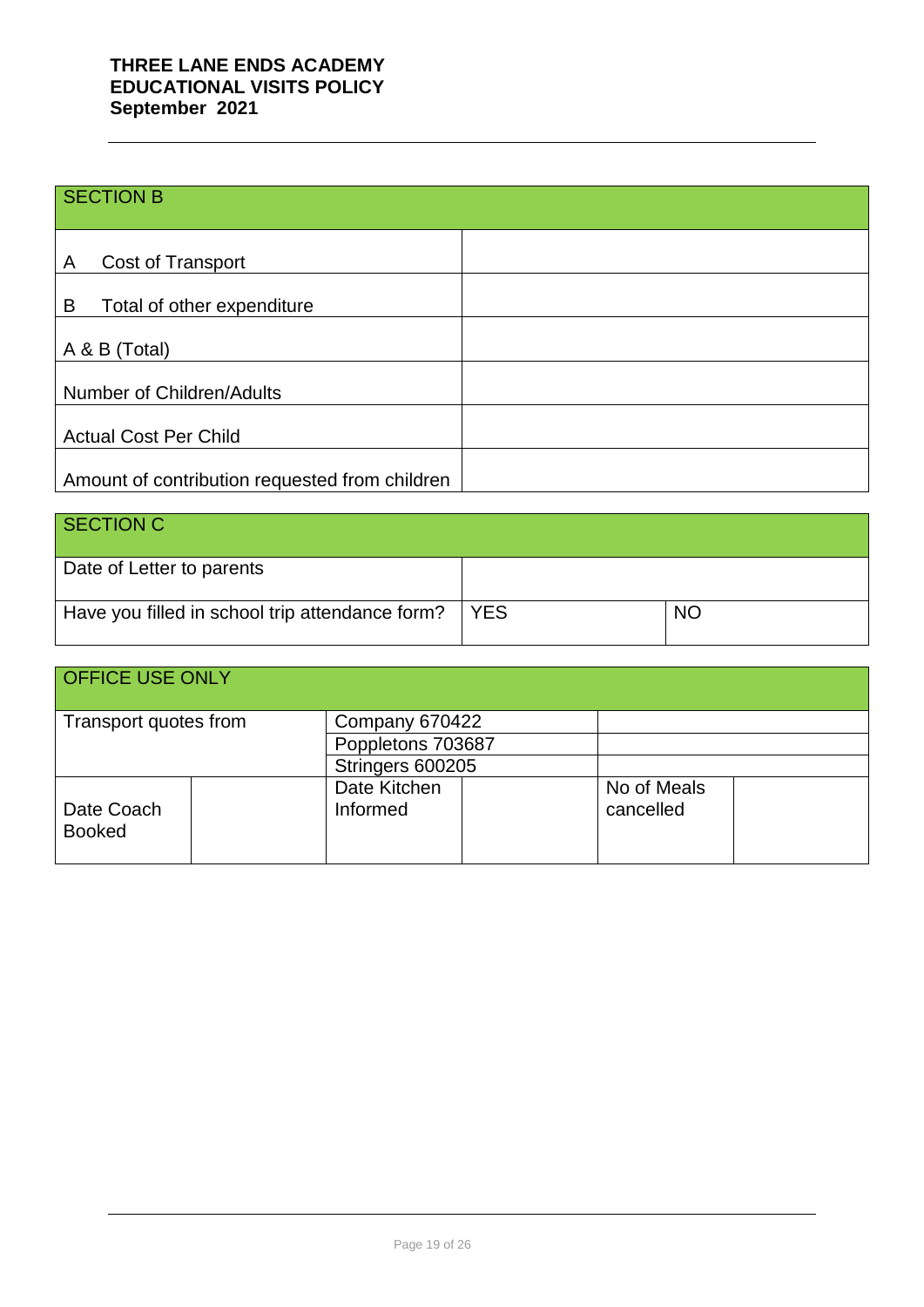# **SCHOOL VISIT ATTENDANCE FORM**

| FULL NAME AND ADDRESS<br><b>OF SCHOOL</b> | Three Lane Ends Academy<br><b>Methley Road</b><br>Castleford<br><b>WF101PN</b> |         |
|-------------------------------------------|--------------------------------------------------------------------------------|---------|
| <b>School Telephone Numbers</b>           | 01977 524483                                                                   |         |
| <b>School Visit To</b>                    |                                                                                |         |
| <b>Departure Time and Date</b>            |                                                                                |         |
| <b>Home Contact Teacher</b>               | Name                                                                           | Tel No. |

The following Staff, volunteer helpers and pupils are on the above trip:

| <b>Name</b>       | Address | Tel No |
|-------------------|---------|--------|
| $\overline{1}$ .  |         |        |
| $\overline{2}$ .  |         |        |
| $\overline{3}$ .  |         |        |
| $\overline{4}$ .  |         |        |
| $\overline{5}$ .  |         |        |
| 6.                |         |        |
| $\overline{7}$ .  |         |        |
| $\overline{8}$ .  |         |        |
| 9.                |         |        |
| 10.               |         |        |
| 11.               |         |        |
| $\overline{12}$ . |         |        |
| 13.               |         |        |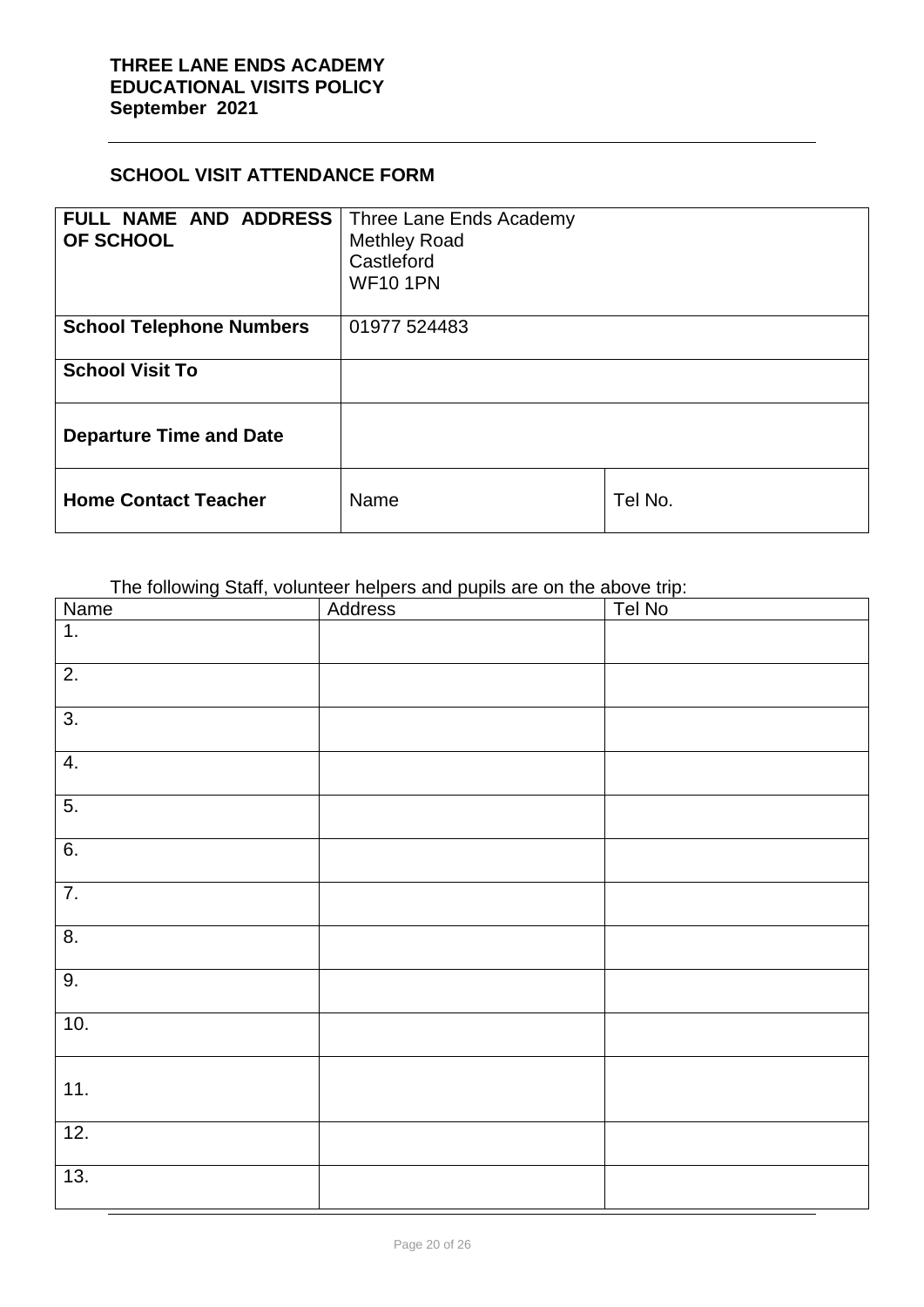| 14.               |  |
|-------------------|--|
| 15.               |  |
| 16.               |  |
| 17.               |  |
| 18.               |  |
| 19.               |  |
| 20.               |  |
| $\overline{21}$ . |  |
| 22.               |  |
| 23.               |  |
| 24.               |  |
| 25.               |  |
| $\overline{26}$ . |  |
| $\overline{27}$ . |  |
| 28.               |  |
| 29.               |  |
| 30.               |  |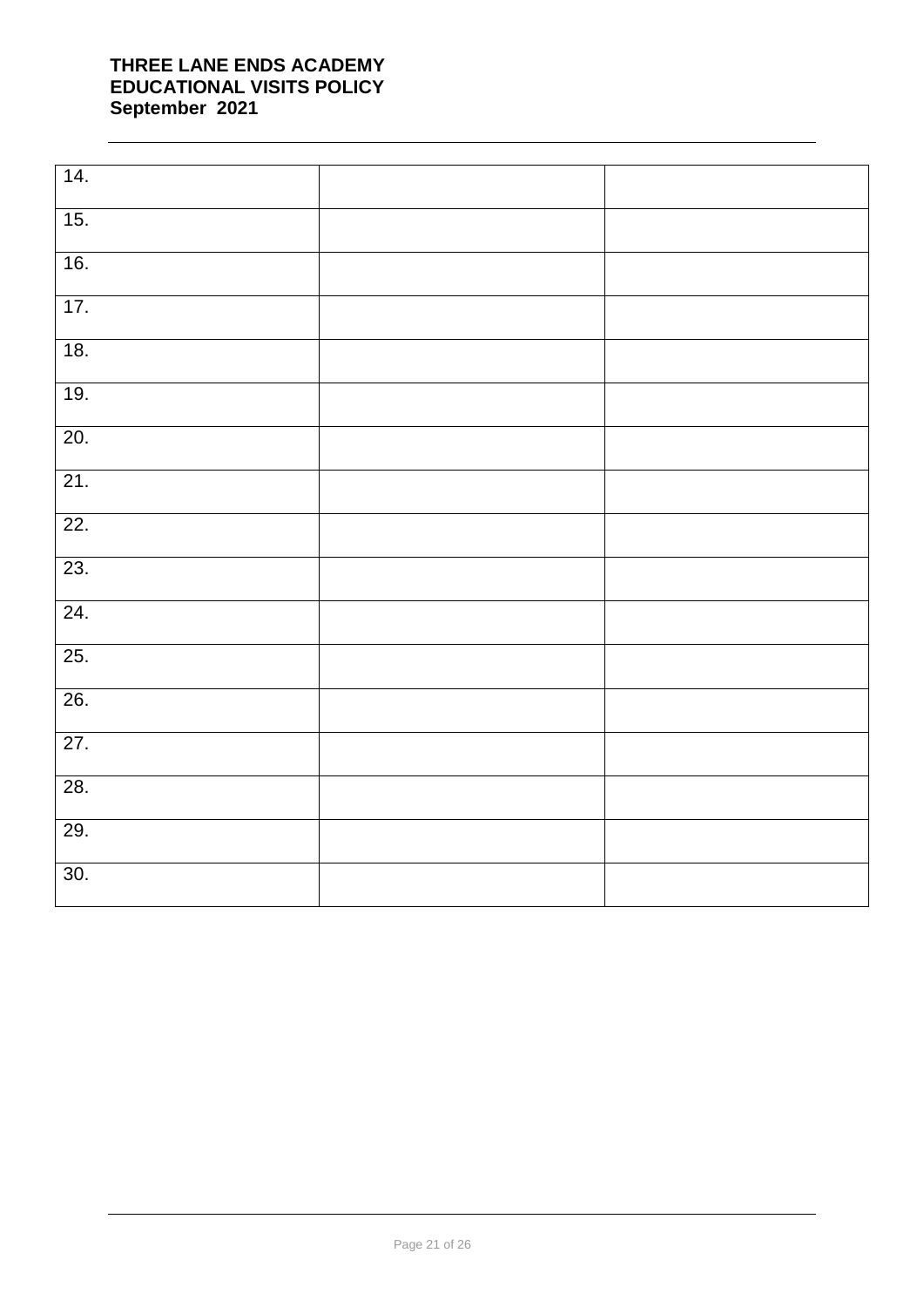**Checklist** – Must be completed and submitted to the headteacher prior to trip booking.

# **Visit Leader**

This list is designed to be a prompt for visit planning, and a final check. The relevance of each point, and the complexity of the responses, depends on the nature of the visit. Information about good practice can be found elsewhere in National Guidance <http://www.outdooreducationadvisers.co.uk/guidance>

- General The intent of the visit is clear, integral to the establishment's curriculum/programme, and focuses on the learning and development of the participants
- $\Box$  The risks of all aspects of the visit have been considered and it is clear what leaders need to do to manage the risks
- $\Box$  There is access to first aid appropriate to the group and environment (4.4b). !Suitable insurance is in place
- $\Box$  There are alternative options (a 'Plan B') as necessary.
- $\Box$  There is an emergency plan for which leaders and emergency contacts have been prepared
- $\Box$  have access to sufficient funds and an effective means of communication in case of emergency.
- □ External providers and facilities meet expected standards).
- $\Box$  Any contract with a provider is satisfactory and has been agreed by an authorised person in my establishment
- $\Box$  The visit meets the requirements of my employer and establishment.
- $\Box$  Evaluation and review arrangements have been agreed.

#### **Staffing**

- $\Box$  I am clearly identified and approved as the Visit Leader and am aware of my responsibilities
- $\Box$  All leaders and helpers are clear about their roles, can fulfil them competently, and have been approved
- $\Box$  There are sufficient leaders and helpers to ensure effective supervision and deal with incidents and emergencies
- $\Box$  Leaders and helpers have received all relevant information about the visit and the group, and are clear about any risks and their role in managing them.
- $\Box$  If accompanying leaders are taking a family member on the visit, there are arrangements to ensure that this will not compromise group management.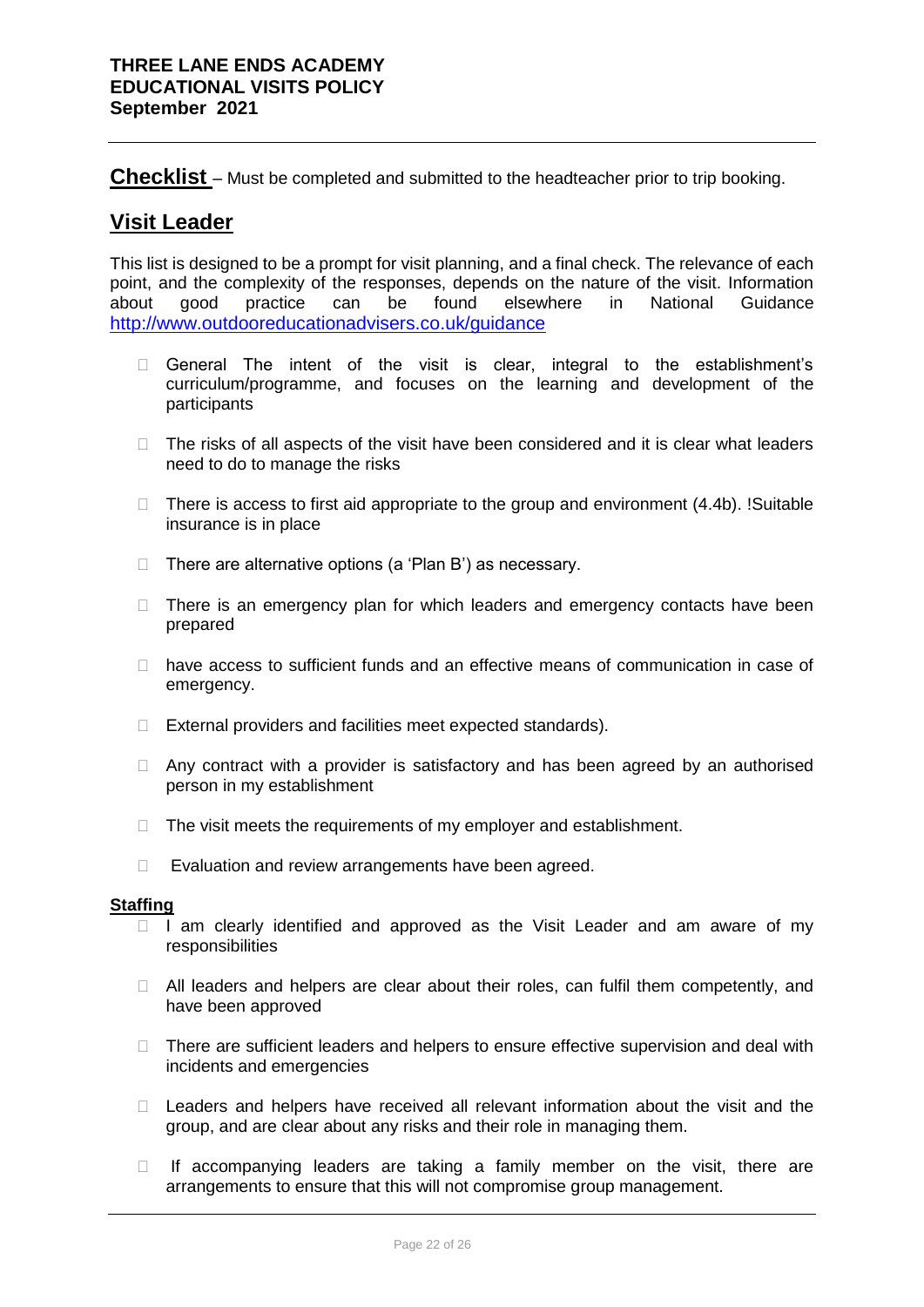$\Box$  I have kept my Educational Visits Coordinator (EVC) informed during the planning process.

#### **Activities**

- $\Box$  The programme of activities is designed to achieve the visit's intent, and is appropriate to the nature of the participants.
- $\Box$  The risks involved in specific activities have been considered
- □ The Visit Leadership Team includes leaders competent in the planned activities, or a suitable provider has been contracted to lead the activities.
- $\Box$  There is sufficient suitable equipment available.
- $\Box$  Travel/transport arrangements are appropriate.

#### **Group**

- $\Box$  Parents have been fully informed about the visit, and have given their consent if this is required
- $\Box$  Any contracts with participants/parents, including any charges, meet my establishment's requirements
- $\Box$  Up to date contact details, medical information, dietary requirements and information about special needs are available and shared appropriately with the Visit Leadership Team and any provider
- $\Box$  Where appropriate, participants have been involved in planning, including identifying and deciding how to manage risks.
- $\Box$  Participants have been well informed about what is expected of them.
- □ Safeguarding issues are addressed
- $\Box$  Inclusion issues are addressed.
- Medication issues are addressed
- Dietary issues are addressed.

#### **Environment**

- □ Environmental factors (e.g. weather, daylight hours, water levels, natural and manmade hazards) have been considered
- □ Accessibility issues are addressed.
- $\Box$  I have undertaken a preliminary visit, or am already familiar with the venue and any provider, or have sufficient information from other sources.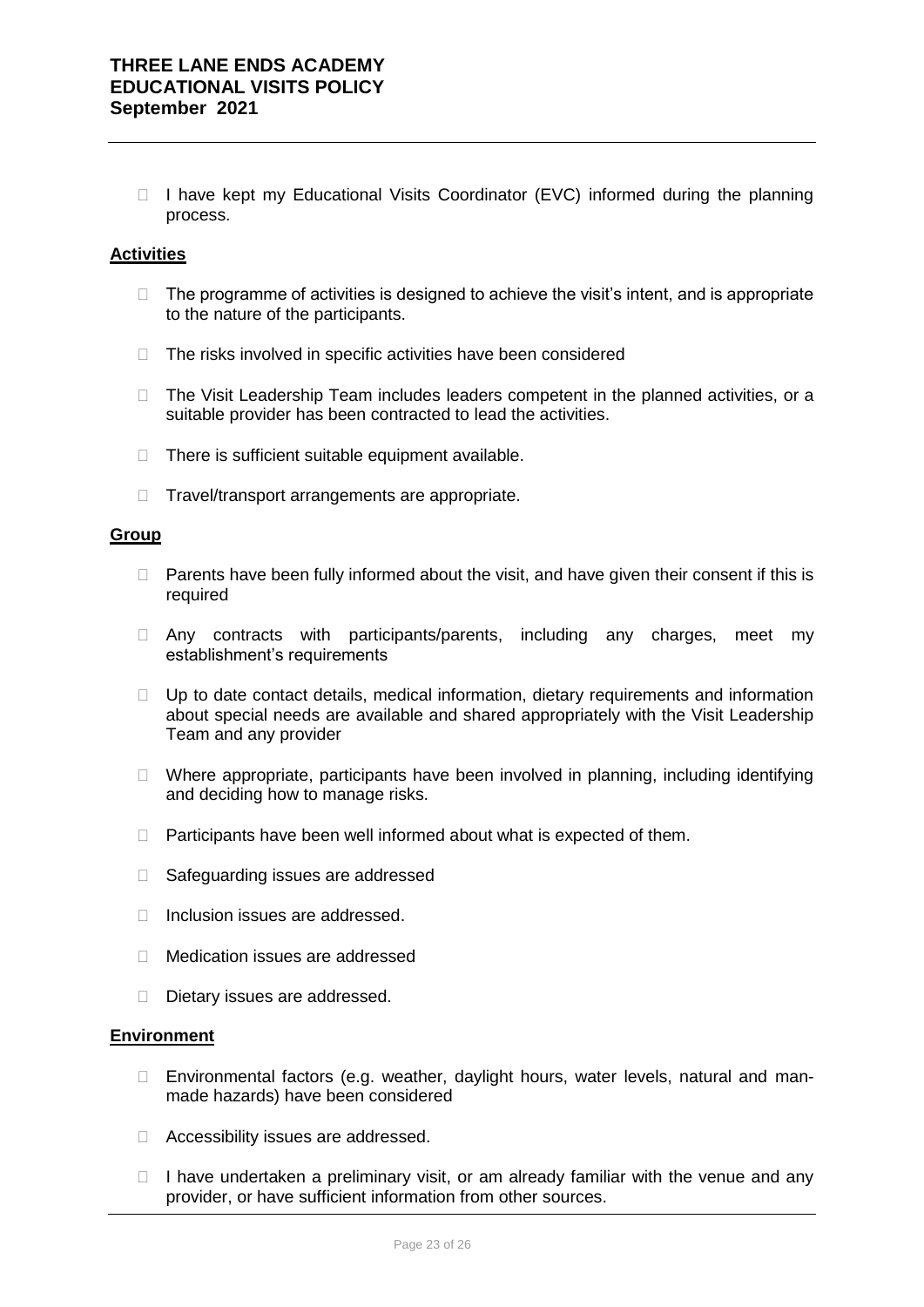- $\Box$  Where remote supervision will be used, the environment is suitable
- □ Any accommodation is safe and suitable
- $\Box$  If visiting overseas, documentation and other issues are addressed
- $\Box$  Security is addressed, especially for residential and overseas visits.
- □ The risk of terrorism has been considered

#### **Finally**

- $\Box$  My decision is that this visit is well prepared and should take place.
- $\Box$  The visit plan has been approved by my establishment/employer if required.

Name:

Signed:

Date: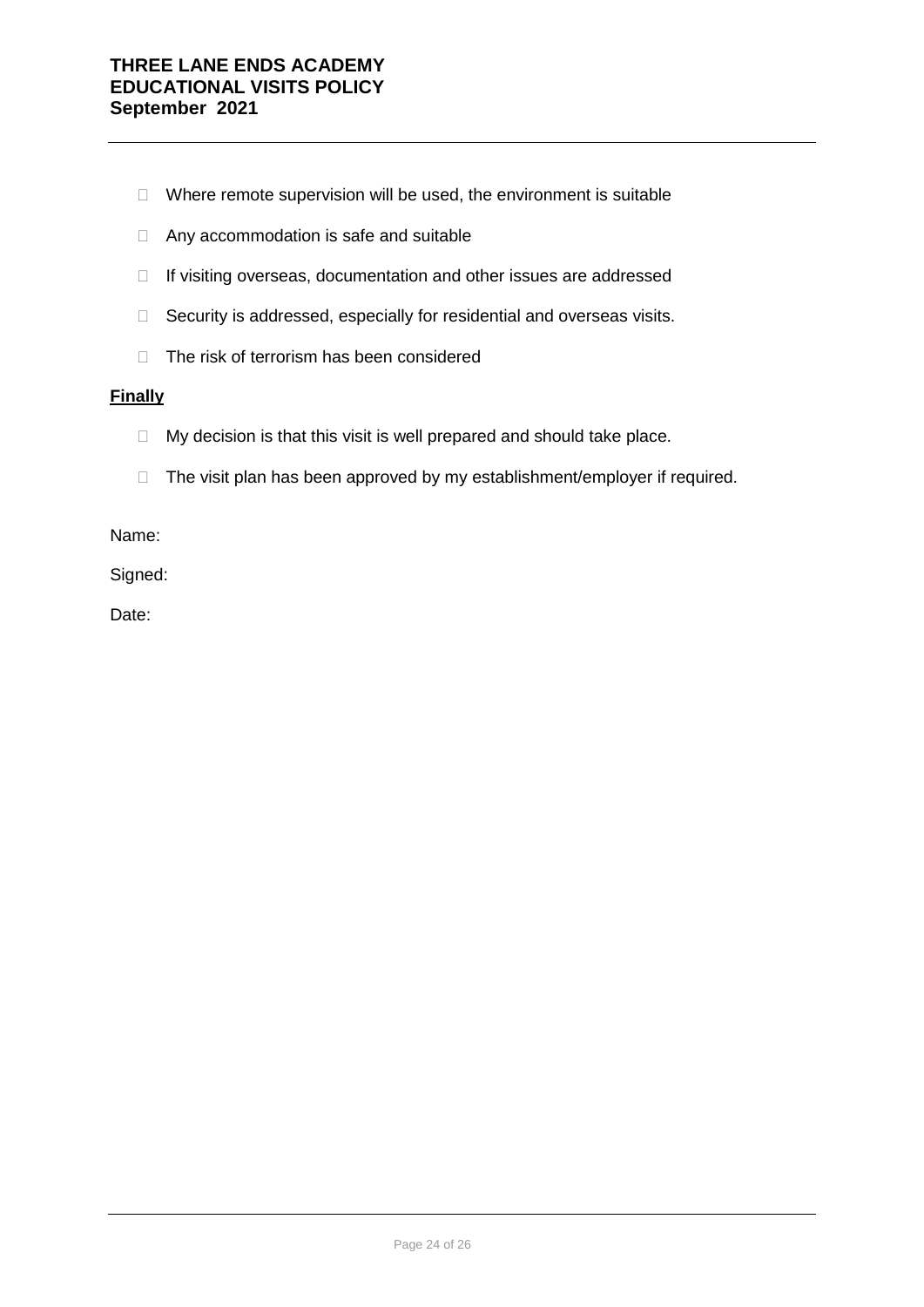# **Check List – Educational Visit Coordinator (EVC**)

# **General**

- $\Box$  I have attended OEAP-approved EVC training and remain currently competent, and I have access to advice such as from a competent outdoor education adviser.
- $\Box$  I have an understanding of how visits/outdoor learning can support a wide range of outcomes for children and young people.
- $\Box$  My establishment has a policy for visits/outdoor learning, which I understand, and it adopts OEAP National Guidance.
- $\Box$  Visits/outdoor learning are an integral part of the work of the establishment and are evaluated and good practice shared.
- $\Box$  I support/oversee planning so that activity is well-managed, engaging, relevant, enjoyable and memorable.
- $\Box$  Procedure and responsibility for engaging leaders and determining their competence is clear and I support those involved in approval decisions.
- □ Leader induction and training needs are identified and I support leader development, sampling activity to identify any further training needs.
- □ Visits/outdoor learning are regularly considered at senior leadership/management level and by governors/trustees, and I provide information about the range of activity and its contribution to establishment effectiveness.
- $\Box$  There is an establishment emergency response procedure, appropriate to the nature of activity undertaken, which is periodically tested.
- $\Box$  Accidents and incidents are reported and investigated, learning is shared and RIDDOR requirements are met.
- Notification and approval procedures are followed correctly and within agreed timescales.
- $\Box$  Preliminary visits have taken place if necessary.
- $\Box$  Any third party providers have been appropriately selected.
- $\Box$  Parental consent, where required, is in place.
- $\Box$  Parents have been provided with appropriate information.
- $\Box$  There are clear learning/development aims, which contribute to the wider aims/ethos of the establishment. An evaluation process is in place.